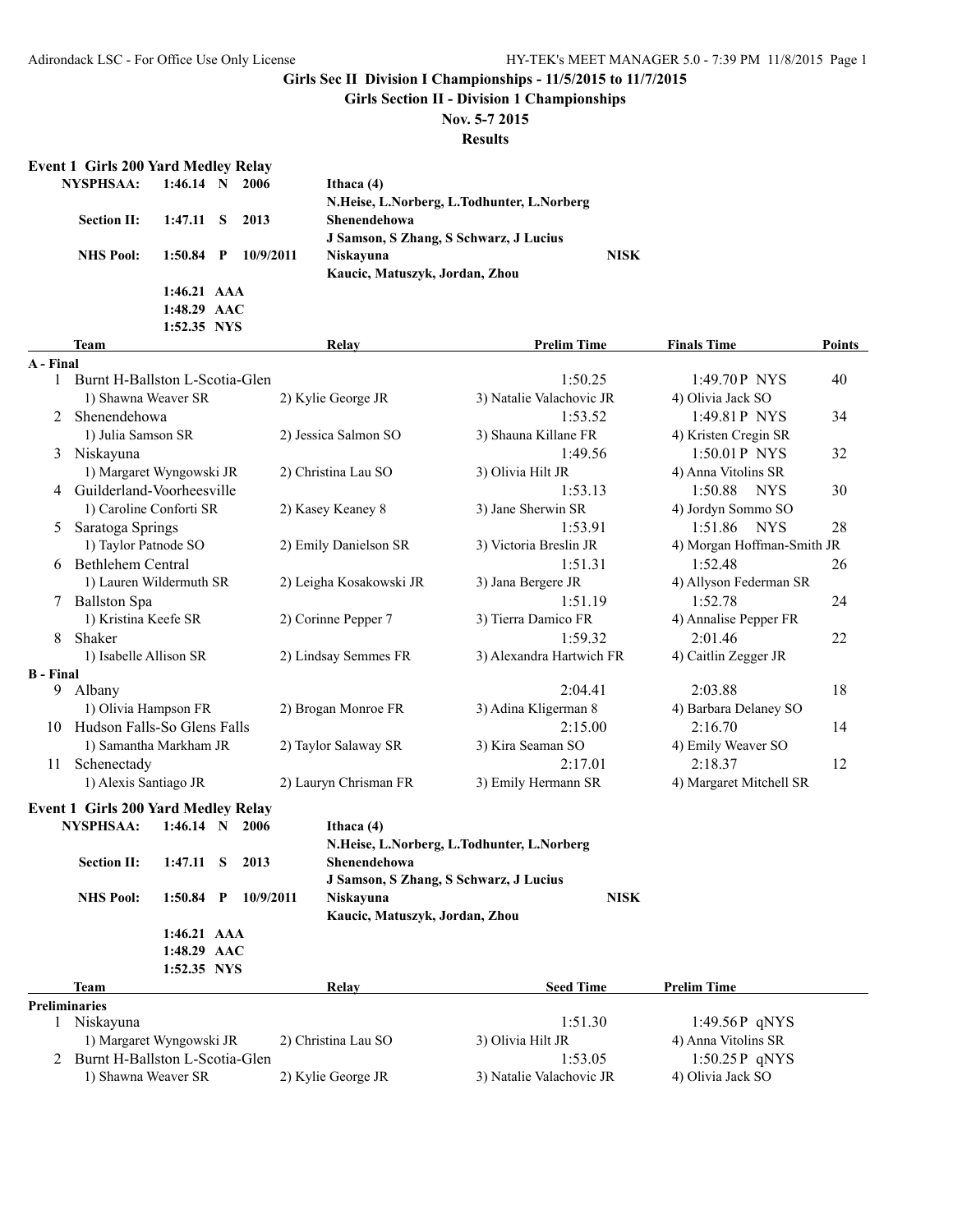**Girls Section II - Division 1 Championships**

**Nov. 5-7 2015 Results**

#### **Preliminaries ... (Event 1 Girls 200 Yard Medley Relay)**

|                  | <b>Team</b>                                                                                                                                                     |     | Relay                                | <b>Seed Time</b>         | <b>Prelim Time</b>      |                |        |
|------------------|-----------------------------------------------------------------------------------------------------------------------------------------------------------------|-----|--------------------------------------|--------------------------|-------------------------|----------------|--------|
| 3                | <b>Ballston Spa</b>                                                                                                                                             |     |                                      | 1:54.64                  | 1:51.19                 | qNYS           |        |
|                  | 1) Kristina Keefe SR                                                                                                                                            |     | 2) Corinne Pepper 7                  | 3) Tierra Damico FR      | 4) Annalise Pepper FR   |                |        |
| 4                | Bethlehem Central                                                                                                                                               |     |                                      | 1:54.87                  | 1:51.31                 | qNYS           |        |
|                  | 1) Lauren Wildermuth SR                                                                                                                                         |     | 2) Leigha Kosakowski JR              | 3) Jana Bergere JR       | 4) Allyson Federman SR  |                |        |
| 5                | Guilderland-Voorheesville                                                                                                                                       |     |                                      | 1:52.52                  | 1:53.13                 | $\overline{q}$ |        |
|                  | 1) Caroline Conforti SR                                                                                                                                         |     | 2) Kasey Keaney 8                    | 3) Sarah Webber SR       | 4) Jordyn Sommo SO      |                |        |
| 6                | Shenendehowa                                                                                                                                                    |     |                                      | 1:53.41                  | 1:53.52                 | $\mathbf{q}$   |        |
|                  | 1) Emily Wang FR                                                                                                                                                |     | 2) Jessica Salmon SO                 | 3) Shauna Killane FR     | 4) Ava Conklin SO       |                |        |
| 7                | Saratoga Springs                                                                                                                                                |     |                                      | 1:52.97                  | 1:53.91                 | $\mathbf{q}$   |        |
|                  | 1) Morgan Hoffman-Smith JR                                                                                                                                      |     | 2) Emily Danielson SR                | 3) Victoria Breslin JR   | 4) Taylor Patnode SO    |                |        |
| 8                | Shaker                                                                                                                                                          |     |                                      | 1:57.45                  | 1:59.32                 | $\mathbf{q}$   |        |
|                  | 1) Emily Brzac JR                                                                                                                                               |     | 2) Isabelle Allison SR               | 3) Alexandra Hartwich FR | 4) Caitlin Zegger JR    |                |        |
| 9                | Albany                                                                                                                                                          |     |                                      | 2:06.08                  | 2:04.41                 | $\mathsf{q}$   |        |
|                  | 1) Olivia Stebbins-Hopkins JR                                                                                                                                   |     | 2) Olivia Hampson FR                 | 3) Brogan Monroe FR      | 4) Adina Kligerman 8    |                |        |
| 10               | Hudson Falls-So Glens Falls                                                                                                                                     |     |                                      | 2:17.50                  | $2:15.00$ q             |                |        |
|                  | 1) Samantha Markham JR                                                                                                                                          |     | 2) Taylor Salaway SR                 | 3) Kira Seaman SO        | 4) Emily Weaver SO      |                |        |
| 11               | Schenectady                                                                                                                                                     |     |                                      | 2:18.37                  | 2:17.01                 | $\mathsf{q}$   |        |
|                  | 1) Alexis Santiago JR                                                                                                                                           |     | 2) Lauryn Chrisman FR                | 3) Emily Hermann SR      | 4) Margaret Mitchell SR |                |        |
|                  | <b>Section II:</b><br>1:48.30<br>S<br>2012<br><b>NHS Pool:</b><br>1:52.69<br>$P = \frac{9}{15/2012}$<br>1:49.43 AAA<br>1:51.24 AAC<br>1:57.24 NYS<br>2:25.00 D1 |     | <b>Kina Zhou</b><br><b>Kina Zhou</b> | Niskayuna<br><b>NISK</b> |                         |                |        |
|                  | Name                                                                                                                                                            |     | Yr School                            | <b>Prelim Time</b>       | <b>Finals Time</b>      |                | Points |
| A - Final<br>1   | Julia Samson                                                                                                                                                    |     | SR Shenendehowa                      | 1:54.88                  | 1:53.06                 | <b>NYS</b>     | 20     |
| 2                | Elaine Lipkin                                                                                                                                                   |     | SO Niskayuna                         | 1:56.83                  | 1:55.15                 | <b>NYS</b>     | 17     |
| $*3$             | Rebecca Piascik                                                                                                                                                 |     | SR Niskayuna                         | 1:57.76                  | 1:57.60                 | D <sub>1</sub> | 15.50  |
| $*3$             | Shawna Weaver                                                                                                                                                   |     | SR Burnt H-Ballston L-Scotia-Glen    | 1:58.79                  | 1:57.60                 | D1             | 15.50  |
| 5                | Clare Stansbury                                                                                                                                                 |     | SO Niskayuna                         | 1:59.07                  | 1:57.61                 | D <sub>1</sub> | 14     |
| 6                | Noelle Kolakowski                                                                                                                                               |     | SR Saratoga Springs                  | 1:57.82                  | 1:57.96                 | D1             | 13     |
| 7                | Isabel Bushway                                                                                                                                                  |     | FR Niskayuna                         | 1:59.40                  | 1:58.74                 | D <sub>1</sub> | 12     |
| 8                | <b>Autumn Boxley</b>                                                                                                                                            |     | JR Saratoga Springs                  | 1:57.61                  | 1:58.95                 | D <sub>1</sub> | 11     |
| <b>B</b> - Final |                                                                                                                                                                 |     |                                      |                          |                         |                |        |
| 9                | Lauren Ostrander                                                                                                                                                |     | FR Shenendehowa                      | 2:00.40                  | 1:59.11                 | D1             | 9      |
| 10               | Tarah Killane                                                                                                                                                   |     | SR Shenendehowa                      | 1:59.58                  | 1:59.65                 | D1             | 7      |
| 11               | Stephanie Erickson                                                                                                                                              | SO. | Guilderland-Voorheesville            | 1:59.86                  | 1:59.71                 | D1             | 6      |
| 12               | Erin Callahan                                                                                                                                                   |     | SR Guilderland-Voorheesville         | 2:01.35                  | 2:01.05                 | D1             | 5      |
| 13               | Karen Silaika                                                                                                                                                   |     | SR Shenendehowa                      | 2:01.25                  | 2:01.43                 | D1             | 4      |
| 14               | Reiley Adelson                                                                                                                                                  |     | SR Saratoga Springs                  | 2:02.59                  | 2:01.77                 | D <sub>1</sub> | 3      |
| 15               | Madalyn Rascoe                                                                                                                                                  |     | SO Saratoga Springs                  | 2:02.01                  | 2:03.40                 | D1             | 2      |
| 16               | Emily Barno                                                                                                                                                     |     | JR Ballston Spa                      | 2:02.93                  | 2:05.64                 | D <sub>1</sub> |        |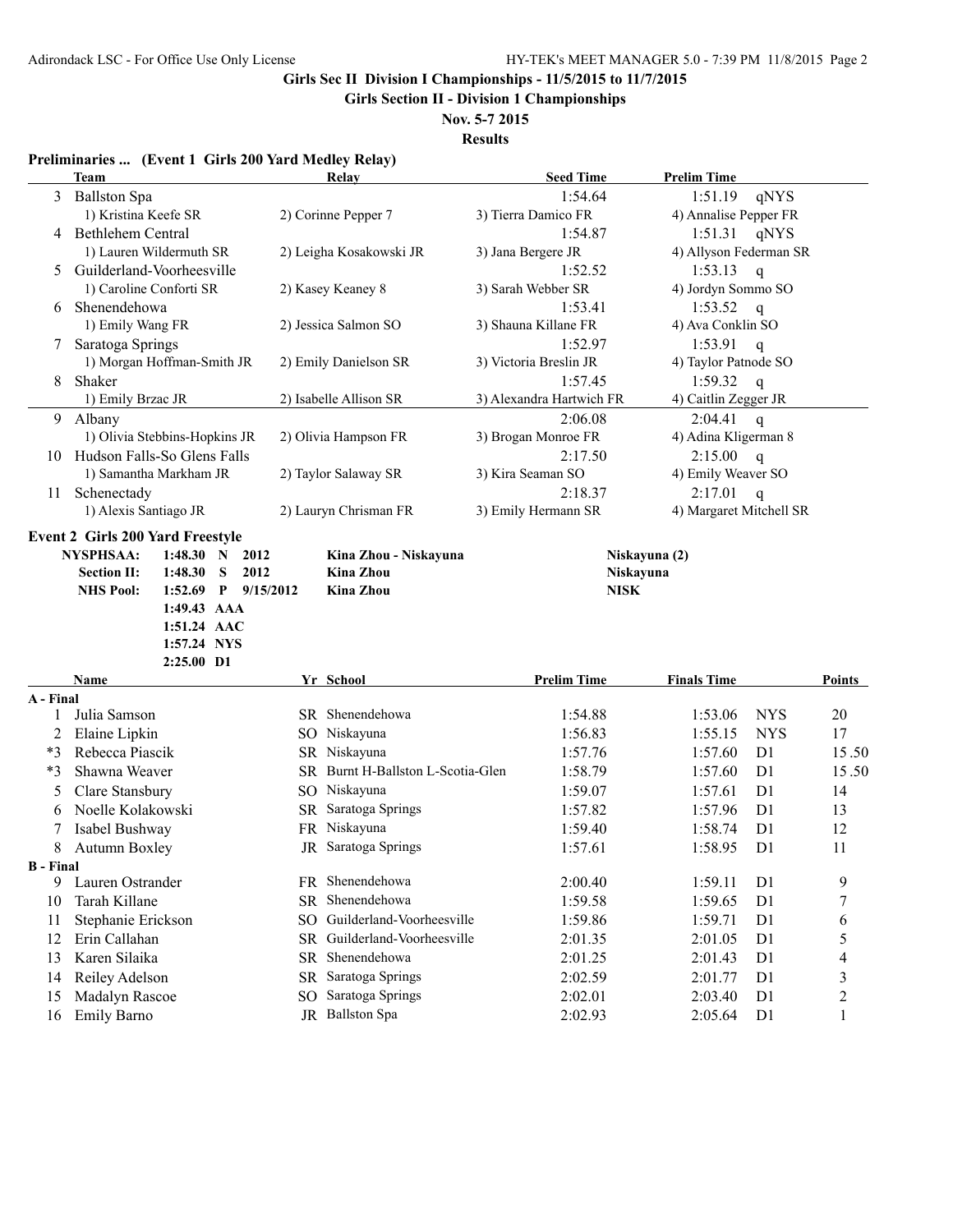**Girls Section II - Division 1 Championships**

# **Nov. 5-7 2015**

|                      | <b>Event 2 Girls 200 Yard Freestyle</b>                    |                                              |                                                               |   |                                                               |                  |                                           |                |
|----------------------|------------------------------------------------------------|----------------------------------------------|---------------------------------------------------------------|---|---------------------------------------------------------------|------------------|-------------------------------------------|----------------|
|                      | <b>NYSPHSAA:</b><br><b>Section II:</b><br><b>NHS Pool:</b> | 1:48.30<br>1:48.30<br>1:52.69<br>1:49.43 AAA | $\mathbf N$<br>2012<br>S<br>2012<br>$\mathbf{P}$<br>9/15/2012 |   | Kina Zhou - Niskayuna<br><b>Kina Zhou</b><br><b>Kina Zhou</b> |                  | Niskayuna (2)<br>Niskayuna<br><b>NISK</b> |                |
|                      |                                                            | 1:51.24 AAC                                  |                                                               |   |                                                               |                  |                                           |                |
|                      |                                                            | 1:57.24 NYS<br>2:25.00 D1                    |                                                               |   |                                                               |                  |                                           |                |
|                      | <b>Name</b>                                                |                                              |                                                               |   | Yr School                                                     | <b>Seed Time</b> | <b>Prelim Time</b>                        |                |
| <b>Preliminaries</b> |                                                            |                                              |                                                               |   |                                                               |                  |                                           |                |
| 1                    | Julia Samson                                               |                                              |                                                               |   | SR Shenendehowa                                               | 1:58.42          | 1:54.88                                   | qNYS           |
| 2                    | Elaine Lipkin                                              |                                              |                                                               |   | SO Niskayuna                                                  | 2:01.39          | 1:56.83                                   | qNYS           |
| 3                    | Autumn Boxley                                              |                                              |                                                               |   | JR Saratoga Springs                                           | 2:01.23          | 1:57.61                                   | qD1            |
| 4                    | Rebecca Piascik                                            |                                              |                                                               |   | SR Niskayuna                                                  | 1:57.89          | 1:57.76                                   | qD1            |
| 5                    | Noelle Kolakowski                                          |                                              |                                                               |   | SR Saratoga Springs                                           | 2:01.51          | 1:57.82                                   | qD1            |
| 6                    | Shawna Weaver                                              |                                              |                                                               |   | SR Burnt H-Ballston L-Scotia-Glen                             | 2:01.78          | 1:58.79                                   | qD1            |
| 7                    | Clare Stansbury                                            |                                              |                                                               |   | SO Niskayuna                                                  | 1:57.71          | 1:59.07                                   | qD1            |
| 8                    | Isabel Bushway                                             |                                              |                                                               |   | FR Niskayuna                                                  | 2:01.58          | 1:59.40                                   | qD1            |
| 9                    | Tarah Killane                                              |                                              | SR.                                                           |   | Shenendehowa                                                  | 2:03.55          | 1:59.58                                   | qD1            |
| 10                   | Stephanie Erickson                                         |                                              |                                                               |   | SO Guilderland-Voorheesville                                  | 2:02.07          | 1:59.86                                   | qD1            |
| 11                   | Lauren Ostrander                                           |                                              |                                                               |   | FR Shenendehowa                                               | 2:02.63          | 2:00.40                                   | qD1            |
| 12                   | Karen Silaika                                              |                                              |                                                               |   | SR Shenendehowa                                               | 2:05.14          | 2:01.25                                   | qD1            |
| 13                   | Erin Callahan                                              |                                              |                                                               |   | SR Guilderland-Voorheesville                                  | 2:03.80          | 2:01.35                                   | qD1            |
| 14                   | Madalyn Rascoe                                             |                                              |                                                               |   | SO Saratoga Springs                                           | 2:08.66          | 2:02.01                                   | qD1            |
| 15                   | Reiley Adelson                                             |                                              |                                                               |   | SR Saratoga Springs                                           | 2:03.52          | 2:02.59                                   | qD1            |
| 16                   | Emily Barno                                                |                                              |                                                               |   | JR Ballston Spa                                               | 2:02.89          | 2:02.93                                   | qD1            |
| 17                   | Jenna Mattson                                              |                                              |                                                               |   | <b>IR</b> Guilderland-Voorheesville                           | 2:07.01          | 2:03.76                                   | D <sub>1</sub> |
| 18                   | Portia Gilbert                                             |                                              |                                                               |   | 8 Burnt H-Ballston L-Scotia-Glen                              | 2:04.98          | 2:06.85                                   | D1             |
| 19                   | Meghan Depew                                               |                                              |                                                               |   | FR Guilderland-Voorheesville                                  | 2:11.88          | 2:10.63                                   | D <sub>1</sub> |
| 20                   | Megan Williams                                             |                                              |                                                               |   | SO Ballston Spa                                               | 2:12.35          | 2:10.86                                   | D1             |
| 21                   | <b>Lindsay Semmes</b>                                      |                                              |                                                               |   | FR Shaker                                                     | 2:18.23          | 2:10.91                                   | D <sub>1</sub> |
| 22                   | Kelly Leva                                                 |                                              |                                                               |   | SO Burnt H-Ballston L-Scotia-Glen                             | 2:16.72          | 2:11.20                                   | D <sub>1</sub> |
| 23                   | Amelia Drury                                               |                                              |                                                               |   | JR Bethlehem Central                                          | 2:19.04          | 2:12.59                                   | D <sub>1</sub> |
| 24                   | Sophie Olson                                               |                                              |                                                               | 8 | Burnt H-Ballston L-Scotia-Glen                                | 2:14.17          | 2:12.94                                   | D <sub>1</sub> |
| 25                   | Maggie Carroll                                             |                                              |                                                               |   | 7 Albany                                                      | 2:14.93          | 2:13.05                                   | D <sub>1</sub> |
| 26                   | Olivia Healy                                               |                                              |                                                               |   | SR Bethlehem Central                                          | 2:14.20          | 2:14.92                                   | D <sub>1</sub> |
| 27                   | Samantha Paley                                             |                                              |                                                               |   | SO Ballston Spa                                               | 2:18.26          | 2:16.36                                   | D <sub>1</sub> |
| 28                   | Malerie Muratori                                           |                                              |                                                               |   | JR Shaker                                                     | 2:17.01          | 2:17.18                                   | D <sub>1</sub> |
| 29                   | Paige Mager                                                |                                              |                                                               |   | JR Hudson Falls-So Glens Falls                                | 2:23.76          | 2:20.58                                   | D <sub>1</sub> |
| 30                   | Gabriela Wemple                                            |                                              |                                                               |   | SR Bethlehem Central                                          | 2:22.78          | 2:22.69                                   | D <sub>1</sub> |
| 31                   | Erin Sweeney                                               |                                              |                                                               |   | FR Bethlehem Central                                          | 2:23.15          | 2:23.70                                   | D1             |
| 32                   | Samantha DeRagon                                           |                                              |                                                               |   | SO Ballston Spa                                               | 2:22.74          | 2:26.01                                   |                |
| $---$                | Ji Young Seo                                               |                                              |                                                               |   | FR Shaker                                                     | 2:17.87          | DQ                                        |                |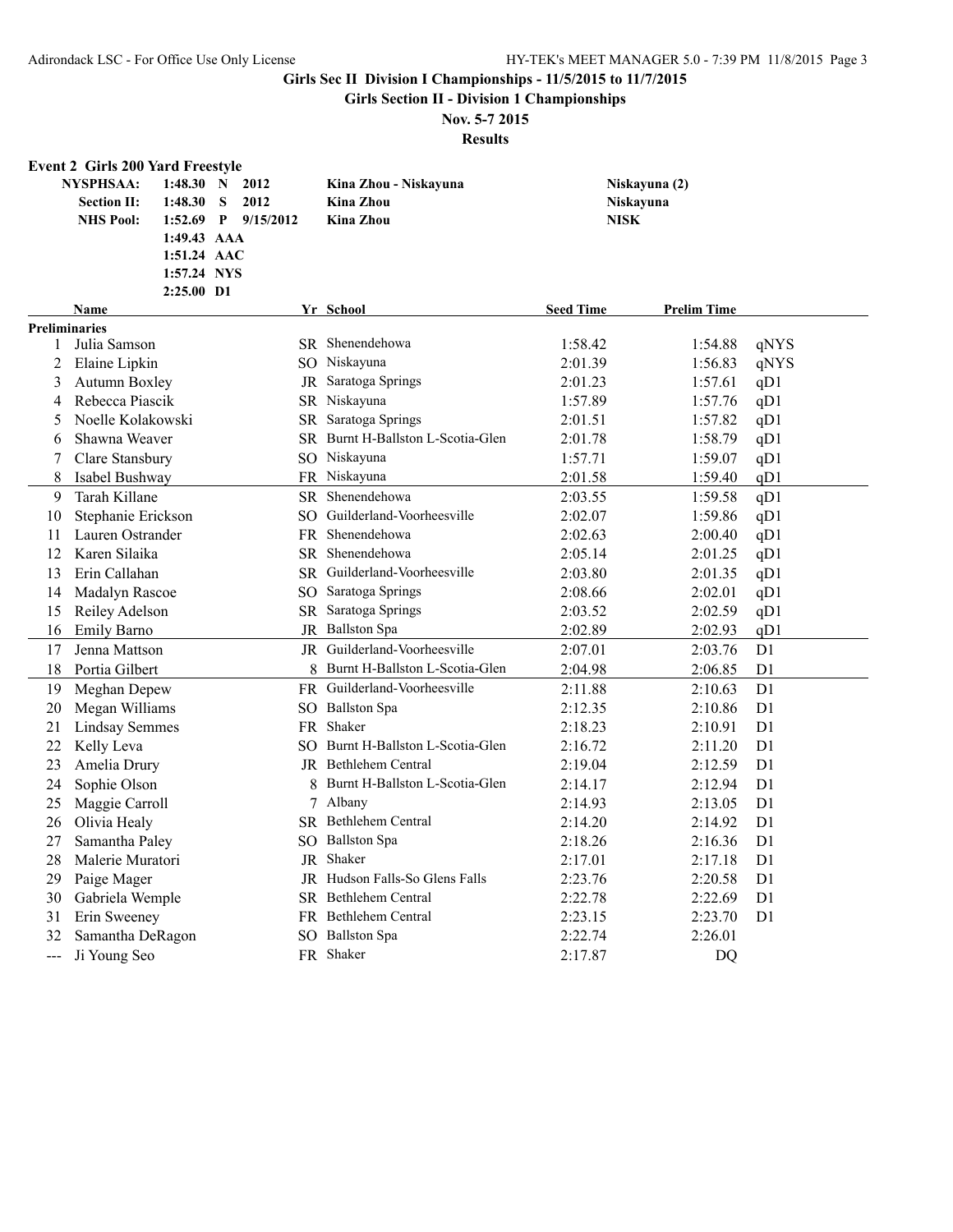**Girls Section II - Division 1 Championships**

## **Nov. 5-7 2015**

|                      | <b>Event 3 Girls 200 Yard IM</b> |               |              |           |                 |                                   |                    |                           |                                  |
|----------------------|----------------------------------|---------------|--------------|-----------|-----------------|-----------------------------------|--------------------|---------------------------|----------------------------------|
|                      | <b>NYSPHSAA:</b>                 | 1:58.29       | N            | 2005      |                 | Julia Smit - Mt. Sinai            |                    | <b>Mount Sinai (11)</b>   |                                  |
|                      | <b>Section II:</b>               | 2:03.25       | S            | 1990      |                 | <b>Richelle Depold</b>            |                    | <b>Scotia-Glenville</b>   |                                  |
|                      | <b>NHS Pool:</b>                 | 2:08.83       | $\mathbf{P}$ | 10/9/2011 |                 | <b>Kina Zhou</b>                  | <b>NISK</b>        |                           |                                  |
|                      |                                  | $2:03.03$ AAA |              |           |                 |                                   |                    |                           |                                  |
|                      |                                  | 2:05.27 AAC   |              |           |                 |                                   |                    |                           |                                  |
|                      |                                  | 2:12.84 NYS   |              |           |                 |                                   |                    |                           |                                  |
|                      |                                  |               |              |           |                 |                                   |                    |                           |                                  |
|                      |                                  | 2:44.00 D1    |              |           |                 |                                   |                    |                           |                                  |
|                      | Name                             |               |              |           |                 | Yr School                         | <b>Prelim Time</b> | <b>Finals Time</b>        | Points                           |
| A - Final            |                                  |               |              |           |                 |                                   |                    |                           |                                  |
| 1                    | Margaret Wyngowski               |               |              |           |                 | JR Niskayuna                      | 2:05.86            | 2:05.35P NYS              | 20                               |
| 2                    | Caroline Conforti                |               |              |           |                 | SR Guilderland-Voorheesville      | 2:10.75            | 2:12.03                   | <b>NYS</b><br>17                 |
| 3                    | Alison Canjura                   |               |              |           |                 | SR Saratoga Springs               | 2:13.51            | 2:12.99                   | D <sub>1</sub><br>16             |
| 4                    | Jessica Gordon                   |               |              |           | 8               | Shenendehowa                      | 2:15.34            | 2:15.93                   | 15<br>D <sub>1</sub>             |
| 5                    | Christina Lau                    |               |              |           |                 | SO Niskayuna                      | 2:16.79            | 2:16.12<br>D <sub>1</sub> | 14                               |
| 6                    | Kasey Keaney                     |               |              |           | 8               | Guilderland-Voorheesville         | 2:14.26            | 2:16.53                   | D1<br>13                         |
| 7                    | Emma Anderson                    |               |              |           |                 | SO Bethlehem Central              | 2:16.53            | 2:18.57                   | 12<br>D <sub>1</sub>             |
| 8                    | Shauna Killane                   |               |              |           |                 | FR Shenendehowa                   | 2:16.34            | 2:19.39                   | D1<br>11                         |
| <b>B</b> - Final     |                                  |               |              |           |                 |                                   |                    |                           |                                  |
| 9                    | <b>Emily Wang</b>                |               |              |           |                 | FR Shenendehowa                   | 2:17.36            | 2:16.20<br>D <sub>1</sub> | 9                                |
| 10                   | Sarah Wettergreen                |               |              |           | SO.             | Shenendehowa                      | 2:18.60            | D1<br>2:17.58             | $\boldsymbol{7}$                 |
| 11                   | Sarah Webber                     |               |              |           |                 | SR Guilderland-Voorheesville      | 2:18.08            | 2:18.70<br>D <sub>1</sub> | 6                                |
| 12                   | Abigail Bacon                    |               |              |           |                 | FR Burnt H-Ballston L-Scotia-Glen | 2:18.81            | 2:18.73<br>D <sub>1</sub> | 5                                |
| 13                   | Alexandra Hartwich               |               |              |           |                 | FR Shaker                         | 2:19.89            | 2:19.02<br>D <sub>1</sub> | $\overline{4}$                   |
| 14                   |                                  |               |              |           |                 | SR Saratoga Springs               | 2:17.53            | 2:20.45                   | 3<br>D <sub>1</sub>              |
|                      | Sophia Tannatta                  |               |              |           |                 | SR Bethlehem Central              |                    |                           |                                  |
| 15                   | Allyson Federman                 |               |              |           |                 |                                   | 2:21.57            | 2:21.79                   | $\overline{c}$<br>D <sub>1</sub> |
| 16                   | Natalie Valachovic               |               |              |           |                 | JR Burnt H-Ballston L-Scotia-Glen | 2:20.99            | 2:22.53                   | $\mathbf{1}$<br>D <sub>1</sub>   |
|                      | Event 3 Girls 200 Yard IM        |               |              |           |                 |                                   |                    |                           |                                  |
|                      | <b>NYSPHSAA:</b>                 | 1:58.29       | $\mathbf N$  | 2005      |                 | Julia Smit - Mt. Sinai            |                    | <b>Mount Sinai (11)</b>   |                                  |
|                      | <b>Section II:</b>               | 2:03.25       | S            | 1990      |                 | <b>Richelle Depold</b>            |                    | <b>Scotia-Glenville</b>   |                                  |
|                      | <b>NHS Pool:</b>                 | 2:08.83       | $\mathbf{P}$ | 10/9/2011 |                 | <b>Kina Zhou</b>                  | <b>NISK</b>        |                           |                                  |
|                      |                                  | 2:03.03 AAA   |              |           |                 |                                   |                    |                           |                                  |
|                      |                                  | 2:05.27 AAC   |              |           |                 |                                   |                    |                           |                                  |
|                      |                                  | 2:12.84 NYS   |              |           |                 |                                   |                    |                           |                                  |
|                      |                                  | 2:44.00 D1    |              |           |                 |                                   |                    |                           |                                  |
|                      | <b>Name</b>                      |               |              |           |                 | Yr School                         | <b>Seed Time</b>   | <b>Prelim Time</b>        |                                  |
| <b>Preliminaries</b> |                                  |               |              |           |                 |                                   |                    |                           |                                  |
|                      | 1 Margaret Wyngowski             |               |              |           |                 | JR Niskayuna                      | 2:12.11            | $2:05.86P$ qNYS           |                                  |
| 2                    | Caroline Conforti                |               |              |           |                 | SR Guilderland-Voorheesville      | 2:13.96            | 2:10.75                   | qNYS                             |
| 3                    | Alison Canjura                   |               |              |           |                 | SR Saratoga Springs               | 2:13.72            | 2:13.51                   | qD1                              |
| 4                    | Kasey Keaney                     |               |              |           | 8               | Guilderland-Voorheesville         | 2:13.74            | 2:14.26                   | qD1                              |
| 5                    | Jessica Gordon                   |               |              |           | 8               | Shenendehowa                      | 2:20.02            | 2:15.34                   | qD1                              |
| 6                    | Shauna Killane                   |               |              |           | <b>FR</b>       | Shenendehowa                      | 2:19.08            | 2:16.34                   | qD1                              |
| 7                    | Emma Anderson                    |               |              |           | SO <sub>1</sub> | Bethlehem Central                 | 2:19.40            | 2:16.53                   | qD1                              |
| 8                    | Christina Lau                    |               |              |           |                 | SO Niskayuna                      | 2:19.04            | 2:16.79                   | qD1                              |
| 9                    | Emily Wang                       |               |              |           | FR              | Shenendehowa                      | 2:18.79            | 2:17.36                   | qD1                              |
| 10                   | Sophia Tannatta                  |               |              |           | <b>SR</b>       | Saratoga Springs                  | 2:23.25            | 2:17.53                   | qD1                              |
| 11                   | Sarah Webber                     |               |              |           | <b>SR</b>       | Guilderland-Voorheesville         | 2:19.65            | 2:18.08                   | qD1                              |
|                      |                                  |               |              |           | SO <sub>1</sub> | Shenendehowa                      | 2:22.64            |                           |                                  |
| 12                   | Sarah Wettergreen                |               |              |           |                 |                                   |                    | 2:18.60                   | qD1                              |
| 13                   | Abigail Bacon                    |               |              |           |                 | FR Burnt H-Ballston L-Scotia-Glen | 2:18.79            | 2:18.81                   | qD1                              |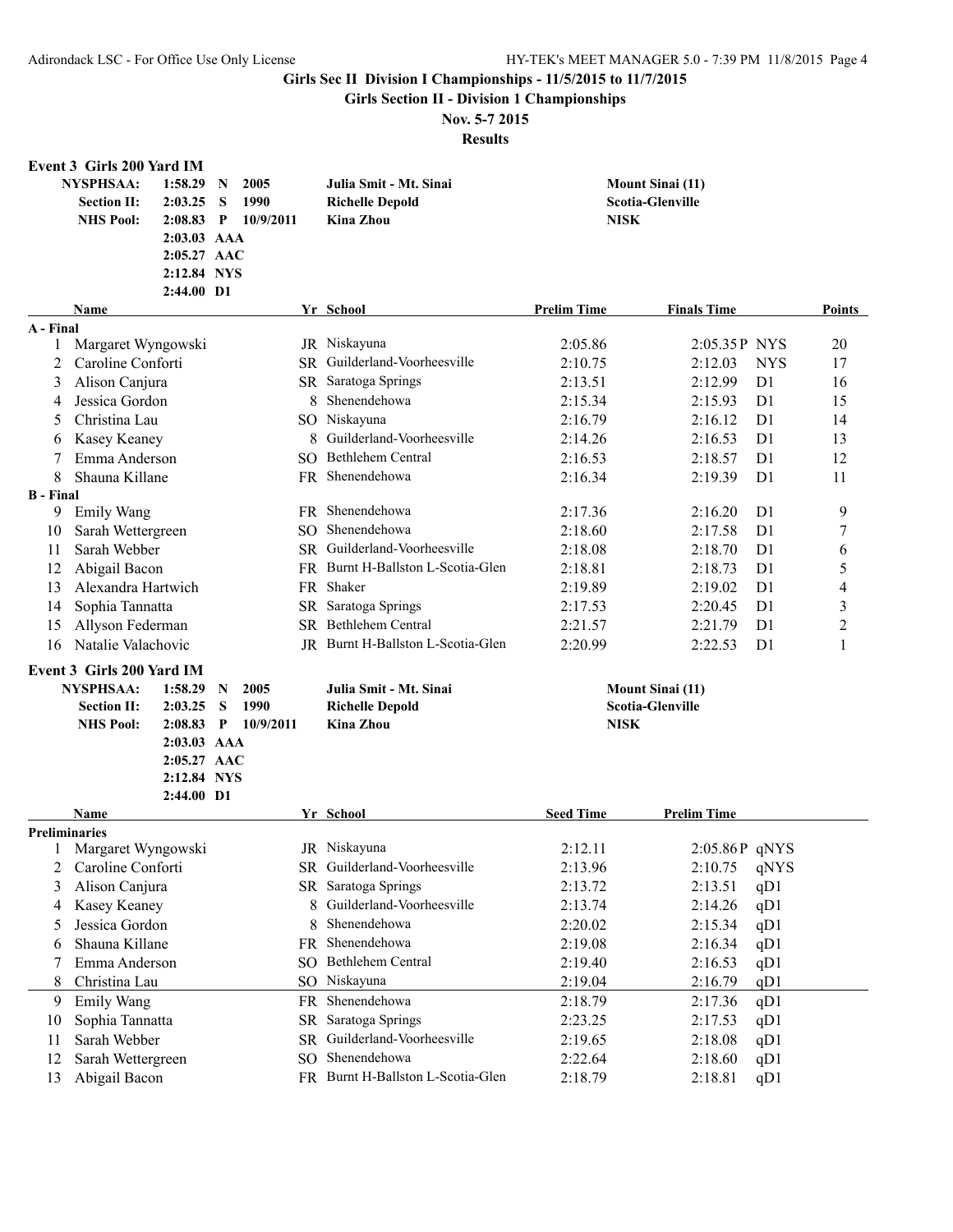**Girls Section II - Division 1 Championships**

**Nov. 5-7 2015 Results**

#### **Preliminaries ... (Event 3 Girls 200 Yard IM)**

|                        | Name                                   |           |                   | Yr School                         | <b>Seed Time</b>   | <b>Prelim Time</b>      |                                  |                |
|------------------------|----------------------------------------|-----------|-------------------|-----------------------------------|--------------------|-------------------------|----------------------------------|----------------|
| 14                     | Alexandra Hartwich                     |           |                   | FR Shaker                         | 2:27.24            | 2:19.89                 | qD1                              |                |
| 15                     | Natalie Valachovic                     |           |                   | JR Burnt H-Ballston L-Scotia-Glen | 2:20.29            | 2:20.99                 | qD1                              |                |
| 16                     | Allyson Federman                       |           |                   | SR Bethlehem Central              | 2:19.32            | 2:21.57                 | qD1                              |                |
| 17                     | Lauren Cassella                        |           |                   | JR Guilderland-Voorheesville      | 2:25.98            | 2:21.90                 | D <sub>1</sub>                   |                |
| 18                     | Jana Bergere                           |           |                   | JR Bethlehem Central              | 2:28.80            | 2:22.72                 | D <sub>1</sub>                   |                |
| 19                     | Anne Hildreth                          |           |                   | FR Niskayuna                      | 2:29.39            | 2:23.08                 | D1                               |                |
| 20                     | Evelyn Bushway                         |           |                   | 8 Niskayuna                       | 2:30.22            | 2:23.22                 | D <sub>1</sub>                   |                |
| 21                     | Sierra Carlstedt                       |           |                   | SR Burnt H-Ballston L-Scotia-Glen | 2:23.99            | 2:23.62                 | D <sub>1</sub>                   |                |
| 22                     | Sophie Swain                           |           | 8.                | Burnt H-Ballston L-Scotia-Glen    | 2:29.64            | 2:24.55                 | D <sub>1</sub>                   |                |
| 23                     | Jenna Stiansen                         |           |                   | SR Saratoga Springs               | 2:27.86            | 2:25.21                 | D <sub>1</sub>                   |                |
| 24                     | Olivia Stebbins-Hopkins                |           |                   | JR Albany                         | 2:25.46            | 2:28.56                 | D <sub>1</sub>                   |                |
| 25                     | Vanessa Moss                           |           |                   | SO Shaker                         | 2:35.50            | 2:30.89                 | D <sub>1</sub>                   |                |
| 26                     | Julia Hawthorne                        |           |                   | FR Saratoga Springs               | 2:28.23            | 2:31.23                 | D <sub>1</sub>                   |                |
| 27                     | Isabella Grimaldi                      |           |                   | SO Bethlehem Central              | 2:42.80            | 2:32.13                 | D <sub>1</sub>                   |                |
| 28                     | Brogan Monroe                          |           |                   | FR Albany                         | 2:35.26            | 2:33.55                 | D <sub>1</sub>                   |                |
| 29                     | Katie Pisinski                         |           |                   | SO Shaker                         | 2:34.51            | 2:33.61                 | D <sub>1</sub>                   |                |
|                        | <b>Event 4 Girls 50 Yard Freestyle</b> |           |                   |                                   |                    |                         |                                  |                |
|                        | <b>NYSPHSAA:</b><br>23.05 N            |           | 2013              | <b>Katie Smith - Pittsford</b>    |                    | Pittsford (5)           |                                  |                |
|                        | <b>Section II:</b><br>23.26            | S         | 1991              | <b>Richelle Depold</b>            |                    | <b>Scotia-Glenville</b> |                                  |                |
|                        | <b>NHS Pool:</b>                       |           | 24.07 P 10/1/2010 | <b>Kina Zhou</b>                  | <b>NISK</b>        |                         |                                  |                |
|                        |                                        | 23.45 AAA |                   |                                   |                    |                         |                                  |                |
|                        |                                        | 23.80 AAC |                   |                                   |                    |                         |                                  |                |
|                        |                                        |           |                   |                                   |                    |                         |                                  |                |
|                        |                                        | 24.84 NYS |                   |                                   |                    |                         |                                  |                |
|                        | 28.90 D1                               |           |                   |                                   |                    |                         |                                  |                |
|                        | Name                                   |           |                   | Yr School                         | <b>Prelim Time</b> | <b>Finals Time</b>      |                                  | Points         |
| A - Final              |                                        |           |                   |                                   |                    |                         |                                  |                |
| 1                      | <b>Taylor Patnode</b>                  |           |                   | SO Saratoga Springs               | 24.81              | 24.44                   | <b>NYS</b>                       | 20             |
| 2                      | Leigha Kosakowski                      |           |                   | JR Bethlehem Central              | 25.06              | 24.83                   | <b>NYS</b>                       | 17             |
| 3                      | Kathryn Sancilio                       |           |                   | JR Bethlehem Central              | 25.41              | 24.89                   | D <sub>1</sub>                   | 16             |
| 4                      | Natalie Rumpelt                        |           |                   | SR Shaker                         | 24.75              | 25.06                   | D <sub>1</sub>                   | 15             |
| 5                      | Belen Marriaga                         |           |                   | SO Guilderland-Voorheesville      | 25.44              | 25.15                   | D <sub>1</sub>                   | 14             |
| 6                      | Kristen Cregin                         |           |                   | SR Shenendehowa                   | 25.33              | 25.44                   | D1                               | 13             |
| 7                      | Sydney Steinhardt                      |           | 8                 | Guilderland-Voorheesville         | 25.39              | 25.53                   | D <sub>1</sub>                   | 12             |
| 8                      | Zoey Ferrara                           |           |                   | 8 Niskayuna                       | 25.29              | 25.74                   | D <sub>1</sub>                   | 11             |
| <b>B</b> - Final<br>*9 |                                        |           |                   |                                   |                    |                         | D <sub>1</sub>                   |                |
| *9                     | Annalise Pepper                        |           |                   | FR Ballston Spa                   | 25.47              | 25.63                   |                                  | 8              |
| 11                     | Lauren Wildermuth                      |           |                   | SR Bethlehem Central<br>JR Shaker | 25.58              | 25.63                   | D <sub>1</sub>                   | 8<br>6         |
|                        | Caitlin Zegger                         |           |                   | JR Shenendehowa                   | 25.63              | 25.77                   | D <sub>1</sub>                   |                |
| 12<br>13               | Meghan Reynolds                        |           |                   | JR Guilderland-Voorheesville      | 26.02<br>26.08     | 25.96<br>26.08          | D <sub>1</sub><br>D <sub>1</sub> | 5<br>4         |
| 14                     | Olivia Bigge<br>Emma Hoffman           |           |                   | 7 Ballston Spa                    | 26.16              |                         | D <sub>1</sub>                   | 3              |
| 15                     | Darby LaFlamme                         |           |                   | SR Niskayuna                      | 25.77              | 26.15<br>26.19          | D <sub>1</sub>                   | $\overline{c}$ |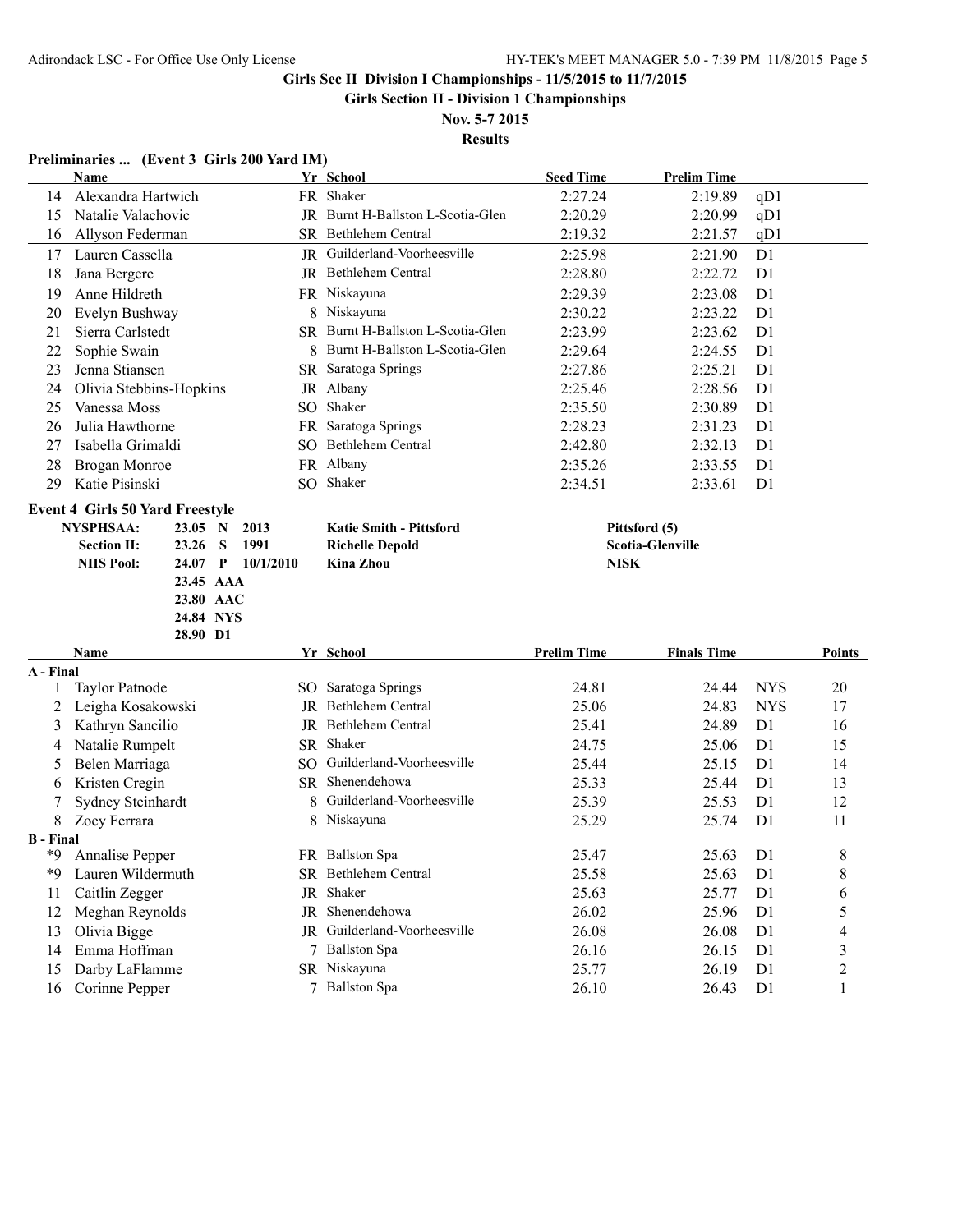**Girls Section II - Division 1 Championships**

# **Nov. 5-7 2015**

|       | <b>Event 4 Girls 50 Yard Freestyle</b> |           |              |                 |                                |                  |                         |                |
|-------|----------------------------------------|-----------|--------------|-----------------|--------------------------------|------------------|-------------------------|----------------|
|       | <b>NYSPHSAA:</b>                       | 23.05 N   |              | 2013            | <b>Katie Smith - Pittsford</b> |                  | Pittsford (5)           |                |
|       | <b>Section II:</b>                     | 23.26     | S            | 1991            | <b>Richelle Depold</b>         |                  | <b>Scotia-Glenville</b> |                |
|       | <b>NHS Pool:</b>                       | 24.07     | $\mathbf{P}$ | 10/1/2010       | Kina Zhou                      | <b>NISK</b>      |                         |                |
|       |                                        | 23.45 AAA |              |                 |                                |                  |                         |                |
|       |                                        | 23.80 AAC |              |                 |                                |                  |                         |                |
|       |                                        | 24.84 NYS |              |                 |                                |                  |                         |                |
|       |                                        | 28.90 D1  |              |                 |                                |                  |                         |                |
|       | Name                                   |           |              |                 | Yr School                      | <b>Seed Time</b> | <b>Prelim Time</b>      |                |
|       | <b>Preliminaries</b>                   |           |              |                 |                                |                  |                         |                |
| 1     | Natalie Rumpelt                        |           |              |                 | SR Shaker                      | 25.40            | 24.75                   | qNYS           |
| 2     | <b>Taylor Patnode</b>                  |           |              | SO.             | Saratoga Springs               | 24.34            | 24.81                   | qNYS           |
| 3     | Leigha Kosakowski                      |           |              |                 | JR Bethlehem Central           | 24.53            | 25.06                   | qD1            |
| 4     | Zoey Ferrara                           |           |              | 8               | Niskayuna                      | 26.84            | 25.29                   | qD1            |
| 5     | Kristen Cregin                         |           |              | SR              | Shenendehowa                   | 26.15            | 25.33                   | qD1            |
| 6     | Sydney Steinhardt                      |           |              | 8               | Guilderland-Voorheesville      | 26.16            | 25.39                   | qD1            |
| 7     | Kathryn Sancilio                       |           |              |                 | JR Bethlehem Central           | 25.53            | 25.41                   | qD1            |
| 8     | Belen Marriaga                         |           |              | SO.             | Guilderland-Voorheesville      | 25.32            | 25.44                   | qD1            |
| 9     | Annalise Pepper                        |           |              |                 | FR Ballston Spa                | 26.13            | 25.47                   | qD1            |
| 10    | Lauren Wildermuth                      |           |              |                 | SR Bethlehem Central           | 25.15            | 25.58                   | qD1            |
| 11    | Caitlin Zegger                         |           |              |                 | JR Shaker                      | 26.43            | 25.63                   | qD1            |
| 12    | Darby LaFlamme                         |           |              |                 | SR Niskayuna                   | 26.32            | 25.77                   | qD1            |
| 13    | Meghan Reynolds                        |           |              | JR              | Shenendehowa                   | 26.57            | 26.02                   | qD1            |
| 14    | Olivia Bigge                           |           |              |                 | JR Guilderland-Voorheesville   | 26.85            | 26.08                   | qD1            |
| 15    | Corinne Pepper                         |           |              |                 | <b>Ballston Spa</b>            | 26.37            | 26.10                   | qD1            |
| 16    | Emma Hoffman                           |           |              |                 | <b>Ballston Spa</b>            | 26.23            | 26.16                   | qD1            |
| 17    | Jordyn Sommo                           |           |              | SO <sub>2</sub> | Guilderland-Voorheesville      | 26.53            | 26.22                   | D1             |
| 18    | Aurielle Marvin                        |           |              |                 | SR Shenendehowa                | 26.88            | 26.31                   | D1             |
|       |                                        |           |              |                 | FR Niskayuna                   |                  |                         |                |
| $*19$ | Chloe Willson                          |           |              |                 |                                | 27.02            | 26.34                   | D1             |
| $*19$ | Elizabeth Baird                        |           |              |                 | Saratoga Springs               | 26.67            | 26.34                   | D <sub>1</sub> |
| 21    | <b>Barbara Delaney</b>                 |           |              | SO.             | Albany<br>SR Shenendehowa      | 27.19            | 26.43                   | D1             |
| 22    | Leah Constable                         |           |              |                 |                                | 27.08            | 26.50                   | D1             |
| 23    | Kaitlyn Dybowski                       |           |              |                 | FR Ballston Spa                | 26.76            | 26.57                   | D1             |
| 24    | Isabelle Allison                       |           |              |                 | SR Shaker                      | 27.55            | 26.77                   | D <sub>1</sub> |
| 25    | Kathleen Gao                           |           |              |                 | SR Bethlehem Central           | 27.40            | 26.80                   | D <sub>1</sub> |
| 26    | Andrianna Wise                         |           |              | FR              | Saratoga Springs               | 27.64            | 27.01                   | D <sub>1</sub> |
| 27    | Olivia Hampson                         |           |              |                 | FR Albany                      | 27.84            | 27.02                   | D1             |
| 28    | Sierra Garcia                          |           |              |                 | JR Saratoga Springs            | 27.65            | 27.14                   | D <sub>1</sub> |
| 29    | Kaitlyn Gerstler                       |           |              |                 | FR Niskayuna                   | 28.09            | 27.20                   | D1             |
| 30    | Sarah David                            |           |              |                 | FR Shaker                      | 28.09            | 27.25                   | D <sub>1</sub> |
| 31    | Lauryn Chrisman                        |           |              |                 | FR Schenectady                 | 28.67            | 28.28                   | D <sub>1</sub> |
| 32    | Margaret Mitchell                      |           |              |                 | SR Schenectady                 | 27.83            | 28.44                   | D <sub>1</sub> |
| 33    | Taylor Salaway                         |           |              |                 | SR Hudson Falls-So Glens Falls | 28.69            | 29.07                   |                |
|       | <b>Event 5 Girls 1 mtr Diving</b>      |           |              |                 |                                |                  |                         |                |
|       | <b>NYSPHSAA:</b>                       | 561.80 N  |              | 1998            | Cassandra Cardinell - Shaker   |                  | Shaker (2)              |                |
|       | <b>Section II:</b>                     | 635.15 S  |              | 1999            | <b>Cassandra Cardinell</b>     | <b>Shaker</b>    |                         |                |
|       | <b>Name</b>                            |           |              |                 | Yr School                      |                  | <b>Finals Score</b>     | <b>Points</b>  |
| 1     | Felicity Ryan                          |           |              |                 | FR Saratoga Springs            | 245.75           | 508.75                  | 20             |
| 2     | Sydney Weiskopf                        |           |              |                 | SR Shenendehowa                | 280.35           | 483.00                  | 17             |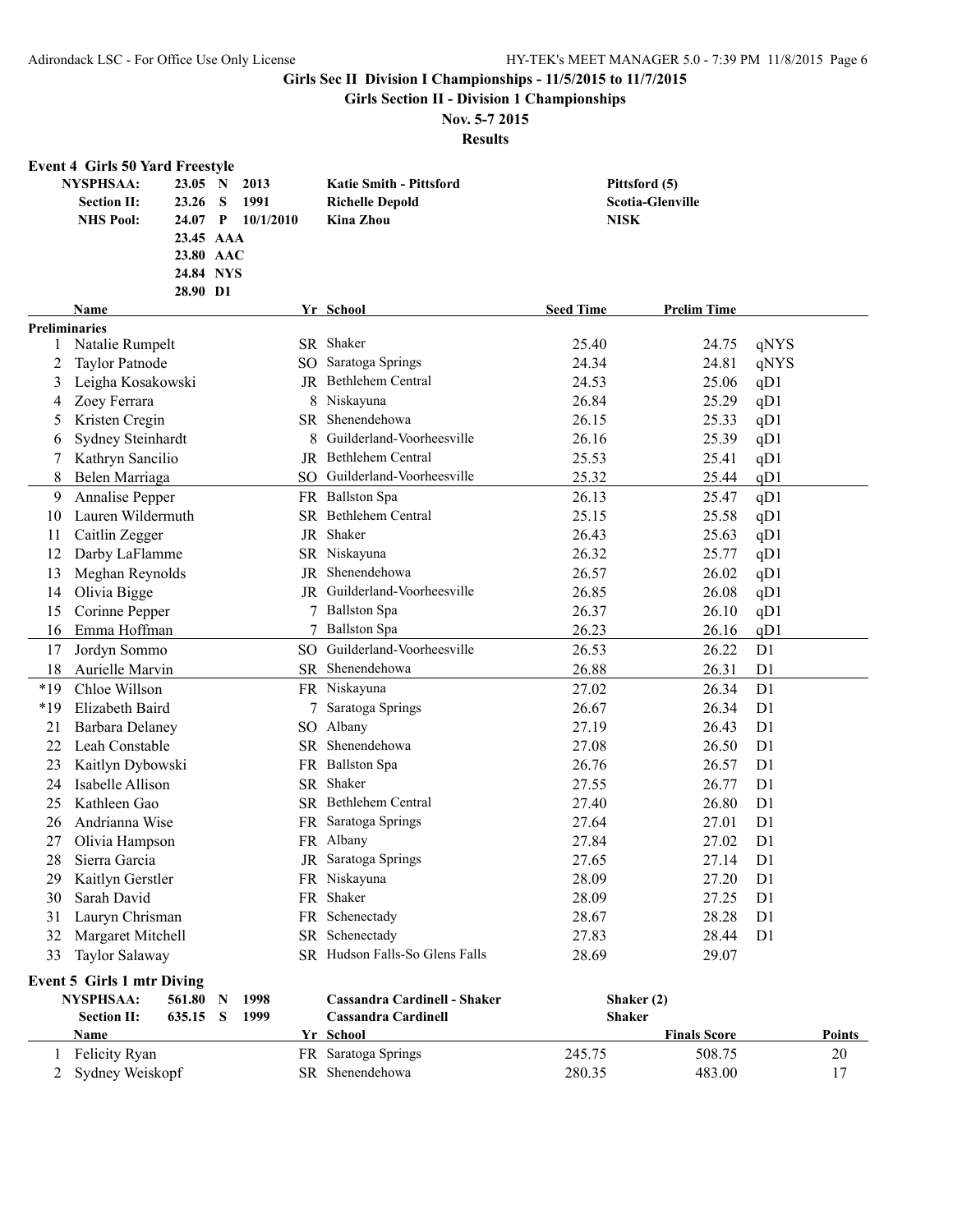**56.30 AAC 1:00.02 NYS**

#### **Girls Sec II Division I Championships - 11/5/2015 to 11/7/2015**

**Girls Section II - Division 1 Championships**

#### **Nov. 5-7 2015 Results**

#### **(Event 5 Girls 1 mtr Diving)**

|    | <b>Name</b>                             |           |   |            | Yr School                      |             | <b>Finals Score</b> | <b>Points</b>  |
|----|-----------------------------------------|-----------|---|------------|--------------------------------|-------------|---------------------|----------------|
| 3  | Samantha Badar                          |           |   | SO         | Saratoga Springs               | 249.15      | 466.25              | 16             |
| 4  | Alyssa Campone                          |           |   | SR         | Shenendehowa                   | 219.95      | 393.80              | 15             |
| 5  | Emma Swistak                            |           |   | SO.        | <b>Ballston Spa</b>            | 229.75      | 379.95              | 14             |
| 6  | Jennifer Van Horne                      |           |   | FR         | Saratoga Springs               | 204.80      | 377.90              | 13             |
|    | Grace D'Amato                           |           |   | FR.        | Burnt H-Ballston L-Scotia-Glen | 177.70      | 375.20              | 12             |
| 8  | Allyson Calhoun                         |           |   | JR         | Schenectady                    | 221.45      | 374.80              | 11             |
| 9  | Norah Caher                             |           |   | JR         | Shenendehowa                   | 204.60      | 370.25              | 9              |
| 10 | Maddie McCarthy                         |           |   | SO.        | Niskayuna                      | 210.40      | 369.95              | 7              |
| 11 | Jaime Campbell                          |           |   | SR         | Shenendehowa                   | 220.95      | 369.50              | 6              |
| 12 | <b>Adelle Feeley</b>                    |           |   | 8          | Saratoga Springs               | 204.35      | 365.40              | 5              |
| 13 | Lily Newton                             |           |   | FR         | Niskayuna                      | 189.45      | 347.05              | 4              |
| 14 | Claire Morgan                           |           |   | SO.        | Shaker                         | 201.60      | 335.30              | 3              |
| 15 | Jillian Margolies                       |           |   |            | SO Niskayuna                   | 173.55      | 313.35              | $\overline{c}$ |
| 16 | Jessica Russell                         |           |   |            | <b>Ballston Spa</b>            | 160.80      | 260.45              |                |
| 17 | Megan Szesnat                           |           |   | JR         | Guilderland-Voorheesville      | 173.30      | 213.70              |                |
| 18 | Maddy Altieri                           |           |   |            | Guilderland-Voorheesville      | 162.80      | 197.80              |                |
| 19 | Eden Weinstein                          |           |   | JR         | Bethlehem Central              | 150.90      | 191.75              |                |
| 20 | Lila Allison                            |           |   |            | FR Shaker                      | 170.60      | 178.35              |                |
|    | <b>Event 6 Girls 100 Yard Butterfly</b> |           |   |            |                                |             |                     |                |
|    | <b>NYSPHSAA:</b>                        | 54.35     | N | 1990       | Richelle Depold - Scotia       | Scotia (2)  |                     |                |
|    | <b>Section II:</b>                      | 54.35     | S | 1990       | <b>Richelle Depold</b>         | Scotia      |                     |                |
|    | <b>NHS Pool:</b>                        | 57.50     | P | 10/10/2012 | <b>Kina Zhou</b>               | <b>NISK</b> |                     |                |
|    |                                         | 55.26 AAA |   |            |                                |             |                     |                |

#### **1:16.00 D1 Name Yr School Prelim Time Finals Time Points A - Final** 1 Olivia Jack SO Burnt H-Ballston L-Scotia-Glen 56.78 56.74 P NYS 20 2 Anna Vitolins SR Niskayuna 58.12 58.14 NYS 17 3 Shauna Killane FR Shenendehowa 59.94 1:00.48 D1 16 4 Sedef Ishaque SR Shaker 1:01.27 1:00.51 D1 15 5 Olivia Hilt JR Niskayuna 1:00.26 1:00.68 D1 14 6 Emma Anderson SO Bethlehem Central 1:01.16 1:00.77 D1 13 7 Noelle Kolakowski SR Saratoga Springs 1:01.69 1:00.92 D1 12 8 Jane Sherwin SR Guilderland-Voorheesville 1:01.59 1:01.57 D1 11 **B - Final** 9 Tierra Damico **FR** Ballston Spa 1:01.69 1:00.06 D1 9 10 Victoria Breslin JR Saratoga Springs 1:01.75 1:01.53 D1 7 11 Sarah Wettergreen SO Shenendehowa 1:02.33 1:01.66 D1 6 12 Elizabeth Morgan JR Shaker 1:02.13 1:02.02 D1 5 13 Natalie Valachovic JR Burnt H-Ballston L-Scotia-Glen 1:02.24 1:02.63 D1 4 14 Zoey Ferrara 8 Niskayuna 1:02.49 1:03.10 D1 3 15 Erin Wadsworth FR Guilderland-Voorheesville 1:02.90 1:03.22 D1 2 16 Lindsay Mayo SO Shenendehowa 1:03.61 1:03.31 D1 1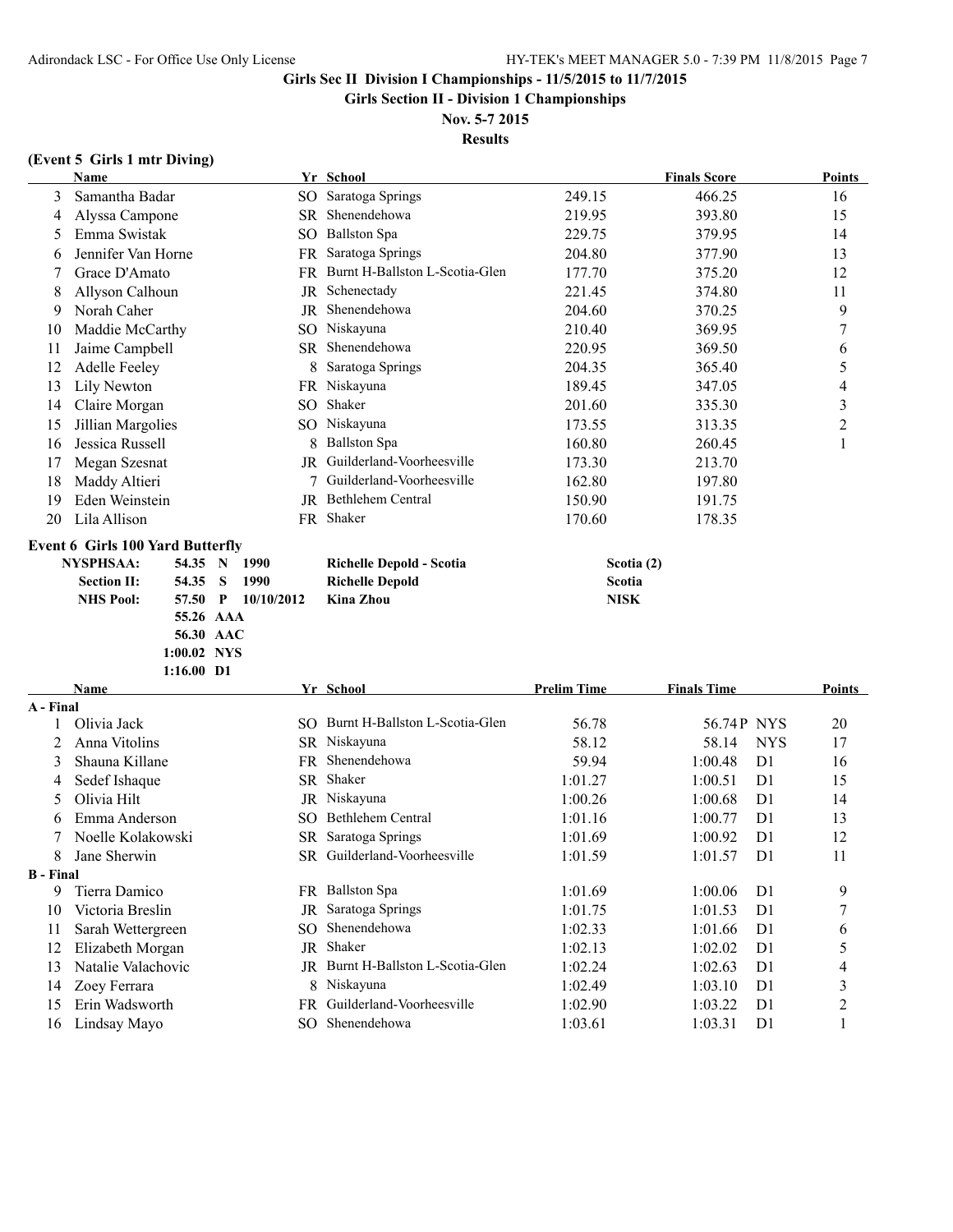**Girls Section II - Division 1 Championships**

## **Nov. 5-7 2015**

|              | <b>Event 6 Girls 100 Yard Butterfly</b>                             |                                                                    |                                                                        |                                     |                           |
|--------------|---------------------------------------------------------------------|--------------------------------------------------------------------|------------------------------------------------------------------------|-------------------------------------|---------------------------|
|              | <b>NYSPHSAA:</b><br>54.35<br><b>Section II:</b><br><b>NHS Pool:</b> | 1990<br>54.35 N<br>S<br>1990<br>57.50 P<br>10/10/2012<br>55.26 AAA | Richelle Depold - Scotia<br><b>Richelle Depold</b><br><b>Kina Zhou</b> | Scotia (2)<br>Scotia<br><b>NISK</b> |                           |
|              |                                                                     | 56.30 AAC<br>1:00.02 NYS<br>1:16.00 D1                             |                                                                        |                                     |                           |
|              | Name                                                                |                                                                    | Yr School                                                              | <b>Seed Time</b>                    | <b>Prelim Time</b>        |
|              | <b>Preliminaries</b>                                                |                                                                    |                                                                        |                                     |                           |
| $\mathbf{1}$ | Olivia Jack                                                         |                                                                    | SO Burnt H-Ballston L-Scotia-Glen                                      | 57.41                               | 56.78P qNYS               |
| 2            | Anna Vitolins                                                       |                                                                    | SR Niskayuna                                                           | 58.88                               | 58.12<br>qNYS             |
| 3            | Shauna Killane                                                      |                                                                    | FR Shenendehowa                                                        | 1:02.39                             | 59.94<br>qNYS             |
| 4            | Olivia Hilt                                                         |                                                                    | JR Niskayuna                                                           | 1:00.10                             | qD1<br>1:00.26            |
| 5            | Emma Anderson                                                       |                                                                    | SO Bethlehem Central                                                   | 1:03.34                             | 1:01.16<br>qD1            |
| 6            | Sedef Ishaque                                                       |                                                                    | SR Shaker                                                              | 1:02.17                             | 1:01.27<br>qD1            |
| 7            | Jane Sherwin                                                        |                                                                    | SR Guilderland-Voorheesville                                           | 1:02.01                             | 1:01.59<br>qD1            |
| 8            | Noelle Kolakowski                                                   |                                                                    | SR Saratoga Springs                                                    | 1:01.51                             | 1:01.69<br>qD1            |
| 9            | Tierra Damico                                                       |                                                                    | FR Ballston Spa                                                        | 1:03.41                             | qD1<br>J1:01.69           |
| 10           | Victoria Breslin                                                    |                                                                    | JR Saratoga Springs                                                    | 1:02.65                             | 1:01.75<br>qD1            |
| 11           | Elizabeth Morgan                                                    | JR                                                                 | Shaker                                                                 | 1:04.24                             | 1:02.13<br>qD1            |
| 12           | Natalie Valachovic                                                  | JR                                                                 | Burnt H-Ballston L-Scotia-Glen                                         | 1:02.28                             | 1:02.24<br>qD1            |
| 13           | Sarah Wettergreen                                                   |                                                                    | SO Shenendehowa                                                        | 1:07.07                             | 1:02.33<br>qD1            |
| 14           | Zoey Ferrara                                                        |                                                                    | 8 Niskayuna                                                            | 1:05.94                             | 1:02.49<br>qD1            |
| 15           | Erin Wadsworth                                                      |                                                                    | FR Guilderland-Voorheesville                                           | 1:05.56                             | 1:02.90<br>qD1            |
| 16           | Lindsay Mayo                                                        | SO.                                                                | Shenendehowa                                                           | 1:05.03                             | 1:03.61<br>qD1            |
| 17           | Jana Bergere                                                        |                                                                    | <b>JR</b> Bethlehem Central                                            | 1:05.15                             | D1<br>1:03.62             |
| 18           | <b>Emily Danielson</b>                                              | SR                                                                 | Saratoga Springs                                                       | 1:02.39                             | D <sub>1</sub><br>1:03.65 |
| 19           | Jessica Salmon                                                      | SO <sub>1</sub>                                                    | Shenendehowa                                                           | 1:04.68                             | D1<br>1:03.78             |
| 20           | Caroline McGraw                                                     |                                                                    | SO Niskayuna                                                           | 1:04.52                             | D1<br>1:03.88             |
| 21           | Jenna Stiansen                                                      | SR                                                                 | Saratoga Springs                                                       | 1:07.49                             | D <sub>1</sub><br>1:04.16 |
| 22           | Laura Waltz                                                         | FR                                                                 | Guilderland-Voorheesville                                              | 1:08.14                             | 1:05.18<br>D <sub>1</sub> |
| 23           | Sophie Swain                                                        |                                                                    | Burnt H-Ballston L-Scotia-Glen<br>8                                    | 1:07.98                             | D1<br>1:05.24             |
| 24           | Sabrina Brook                                                       |                                                                    | SR Burnt H-Ballston L-Scotia-Glen                                      | 1:08.33                             | D <sub>1</sub><br>1:05.50 |
| 25           | Lauren Cassella                                                     | JR                                                                 | Guilderland-Voorheesville                                              | 1:08.02                             | D <sub>1</sub><br>1:06.43 |
| 26           | Isabelle Gray                                                       |                                                                    | FR Bethlehem Central                                                   | 1:12.24                             | D <sub>1</sub><br>1:10.41 |
| 27           | <b>Barbara Delaney</b>                                              |                                                                    | SO Albany                                                              | 1:12.86                             | 1:10.81<br>D1             |
| 28           | Adina Kligerman                                                     |                                                                    | Albany<br>8                                                            | 1:11.52                             | D1<br>1:11.16             |
| 29           | Malerie Muratori                                                    | JR                                                                 | Shaker                                                                 | 1:10.70                             | 1:11.69<br>D1             |
| 30           | Camille Fredette                                                    |                                                                    | SO Bethlehem Central                                                   | 1:15.06                             | D <sub>1</sub><br>1:15.91 |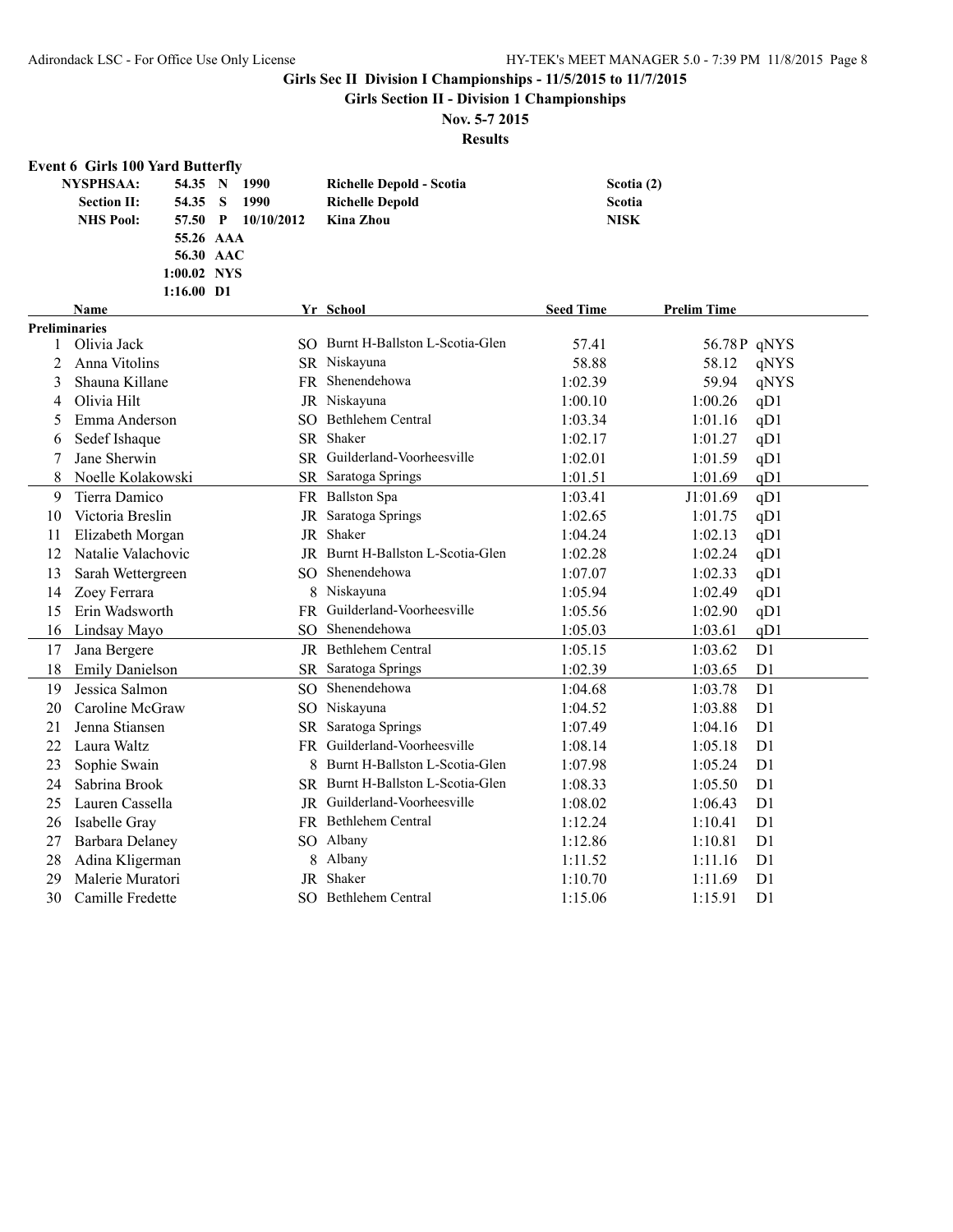**Girls Section II - Division 1 Championships**

# **Nov. 5-7 2015**

|                       | <b>Event 7 Girls 100 Yard Freestyle</b> |                           |              |                 |                                   |                    |                    |                |                |
|-----------------------|-----------------------------------------|---------------------------|--------------|-----------------|-----------------------------------|--------------------|--------------------|----------------|----------------|
|                       | <b>NYSPHSAA:</b>                        | 50.14 N                   |              | 2012            | Kina Zhou - Niskayuna             |                    | Niskayuna (2)      |                |                |
|                       | <b>Section II:</b>                      | 50.14                     | S            | 2012            | <b>Kina Zhou</b>                  |                    | Niskayuna          |                |                |
|                       | <b>NHS Pool:</b>                        | 52.08                     | $\mathbf{P}$ | 10/10/2012      | <b>Kina Zhou</b>                  | <b>NISK</b>        |                    |                |                |
|                       |                                         | 50.81 AAA                 |              |                 |                                   |                    |                    |                |                |
|                       |                                         | 51.57 AAC                 |              |                 |                                   |                    |                    |                |                |
|                       |                                         | 54.36 NYS                 |              |                 |                                   |                    |                    |                |                |
|                       |                                         | $1:04.00$ D1              |              |                 |                                   |                    |                    |                |                |
| A - Final             | <b>Name</b>                             |                           |              |                 | Yr School                         | <b>Prelim Time</b> | <b>Finals Time</b> |                | Points         |
| 1                     | <b>Taylor Patnode</b>                   |                           |              |                 | SO Saratoga Springs               | 54.52              | 54.30              | <b>NYS</b>     | 20             |
| 2                     | Belen Marriaga                          |                           |              |                 | SO Guilderland-Voorheesville      | 55.69              | 54.40              | D <sub>1</sub> | 17             |
| 3                     | Kathryn Sancilio                        |                           |              |                 | JR Bethlehem Central              | 54.88              | 54.71              | D <sub>1</sub> | 16             |
| 4                     | Rebecca Piascik                         |                           |              |                 | SR Niskayuna                      | 55.52              | 54.83              | D <sub>1</sub> | 15             |
| 5                     | Shawna Weaver                           |                           |              |                 | SR Burnt H-Ballston L-Scotia-Glen | 55.43              | 54.99              | D <sub>1</sub> | 14             |
|                       | Leigha Kosakowski                       |                           |              |                 | JR Bethlehem Central              | 54.38              | 55.16              | D <sub>1</sub> | 13             |
| 6<br>7                | Annalise Pepper                         |                           |              |                 | FR Ballston Spa                   | 55.75              | 55.54              | D1             | 12             |
|                       |                                         |                           |              | SR.             | Shenendehowa                      | 55.10              |                    | D <sub>1</sub> |                |
| 8<br><b>B</b> - Final | Kristen Cregin                          |                           |              |                 |                                   |                    | 55.82              |                | 11             |
| 9                     | Erin Callahan                           |                           |              |                 | SR Guilderland-Voorheesville      | 56.13              | 56.29              | D <sub>1</sub> | 9              |
| 10                    | Meghan Reynolds                         |                           |              |                 | IR Shenendehowa                   | 56.44              | 56.43              | D <sub>1</sub> | $\overline{7}$ |
| $*11$                 | Kylie George                            |                           |              |                 | JR Burnt H-Ballston L-Scotia-Glen | 56.77              | 56.55              | D1             | $5.50\,$       |
| $*11$                 | Kelly Cazer                             |                           |              |                 | SO Niskayuna                      | 56.84              | 56.55              | D <sub>1</sub> | 5.50           |
| 13                    | Twyla Nastasia                          |                           |              | FR              | Shenendehowa                      | 56.49              | 56.56              | D <sub>1</sub> | 4              |
| 14                    | Kristina Keefe                          |                           |              |                 | SR Ballston Spa                   | 56.96              | 57.08              | D <sub>1</sub> | 3              |
| 15                    | Allyson Federman                        |                           |              |                 | SR Bethlehem Central              | 56.58              | 57.40              | D <sub>1</sub> | $\overline{2}$ |
| 16                    | Sydney Steinhardt                       |                           |              | 8               | Guilderland-Voorheesville         | 57.08              | 57.57              | D <sub>1</sub> | 1              |
|                       |                                         |                           |              |                 |                                   |                    |                    |                |                |
|                       | <b>Event 7 Girls 100 Yard Freestyle</b> |                           |              |                 |                                   |                    |                    |                |                |
|                       | <b>NYSPHSAA:</b>                        | 50.14 N                   |              | 2012            | Kina Zhou - Niskayuna             |                    | Niskayuna (2)      |                |                |
|                       | <b>Section II:</b>                      | 50.14                     | S            | 2012            | <b>Kina Zhou</b>                  |                    | Niskayuna          |                |                |
|                       | <b>NHS Pool:</b>                        | 52.08                     | $\mathbf{P}$ | 10/10/2012      | <b>Kina Zhou</b>                  | <b>NISK</b>        |                    |                |                |
|                       |                                         | 50.81 AAA                 |              |                 |                                   |                    |                    |                |                |
|                       |                                         | 51.57 AAC                 |              |                 |                                   |                    |                    |                |                |
|                       |                                         | 54.36 NYS<br>$1:04.00$ D1 |              |                 |                                   |                    |                    |                |                |
|                       | Name                                    |                           |              |                 | Yr School                         | <b>Seed Time</b>   | <b>Prelim Time</b> |                |                |
|                       | <b>Preliminaries</b>                    |                           |              |                 |                                   |                    |                    |                |                |
|                       | Leigha Kosakowski                       |                           |              |                 | JR Bethlehem Central              | 54.81              | 54.38              | qD1            |                |
| 2                     | Taylor Patnode                          |                           |              |                 | SO Saratoga Springs               | 54.46              | 54.52              | qD1            |                |
| 3                     | Kathryn Sancilio                        |                           |              |                 | JR Bethlehem Central              | 56.41              | 54.88              | qD1            |                |
| 4                     | Kristen Cregin                          |                           |              | SR.             | Shenendehowa                      | 56.83              | 55.10              | qD1            |                |
| 5                     | Shawna Weaver                           |                           |              |                 | SR Burnt H-Ballston L-Scotia-Glen | 56.61              | 55.43              | qD1            |                |
| 6                     | Rebecca Piascik                         |                           |              |                 | SR Niskayuna                      | 56.31              | 55.52              | qD1            |                |
|                       | Belen Marriaga                          |                           |              | SO <sub>1</sub> | Guilderland-Voorheesville         | 55.62              | 55.69              | qD1            |                |
| 8                     | Annalise Pepper                         |                           |              |                 | FR Ballston Spa                   | 57.78              | 55.75              | qD1            |                |
| 9                     | Erin Callahan                           |                           |              |                 | SR Guilderland-Voorheesville      | 57.23              | 56.13              | qD1            |                |
| 10                    | Meghan Reynolds                         |                           |              |                 | JR Shenendehowa                   | 58.63              | 56.44              | qD1            |                |
| 11                    | Twyla Nastasia                          |                           |              |                 | FR Shenendehowa                   | 56.68              | 56.49              | qD1            |                |
| 12                    | Allyson Federman                        |                           |              |                 | SR Bethlehem Central              | 58.16              | 56.58              | qD1            |                |
| 13                    | Kylie George                            |                           |              |                 | JR Burnt H-Ballston L-Scotia-Glen | 57.16              | 56.77              | qD1            |                |
|                       |                                         |                           |              |                 |                                   |                    |                    |                |                |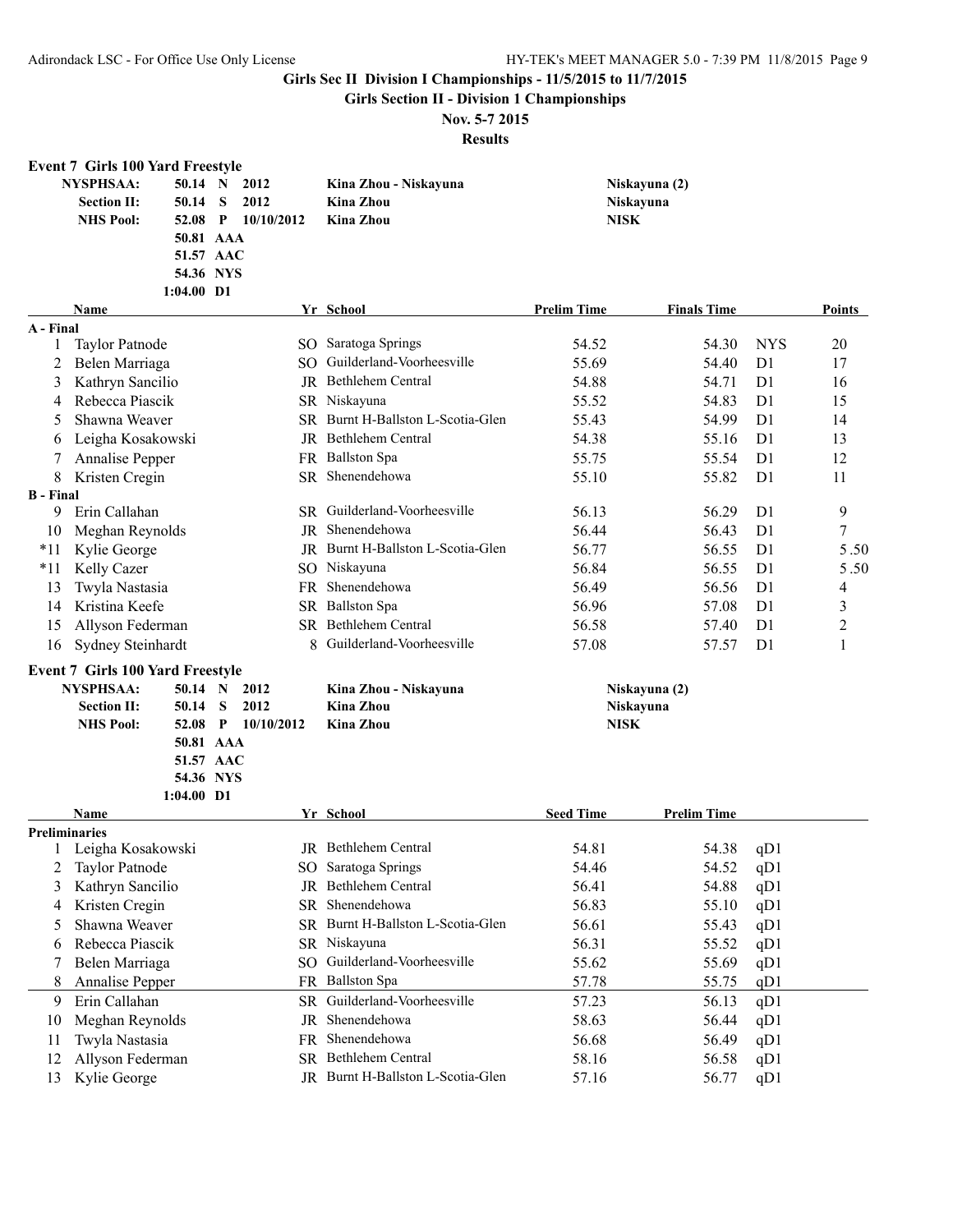**Girls Section II - Division 1 Championships**

**Nov. 5-7 2015 Results**

|                                         | Preliminaries  (Event 7 Girls 100 Yard Freestyle)                                                                                                                                                          |                                |                                                                                                                                                                                                                                                                                                                                                                                                                              |                                                   |                                                                                         |                                                          |
|-----------------------------------------|------------------------------------------------------------------------------------------------------------------------------------------------------------------------------------------------------------|--------------------------------|------------------------------------------------------------------------------------------------------------------------------------------------------------------------------------------------------------------------------------------------------------------------------------------------------------------------------------------------------------------------------------------------------------------------------|---------------------------------------------------|-----------------------------------------------------------------------------------------|----------------------------------------------------------|
| Name                                    |                                                                                                                                                                                                            | Yr School                      | <b>Seed Time</b>                                                                                                                                                                                                                                                                                                                                                                                                             | <b>Prelim Time</b>                                |                                                                                         |                                                          |
| 14 Kelly Cazer                          |                                                                                                                                                                                                            |                                | 1:00.43                                                                                                                                                                                                                                                                                                                                                                                                                      | 56.84                                             | qD1                                                                                     |                                                          |
| Kristina Keefe                          |                                                                                                                                                                                                            |                                | 57.53                                                                                                                                                                                                                                                                                                                                                                                                                        | 56.96                                             | qD1                                                                                     |                                                          |
| Sydney Steinhardt                       | 8                                                                                                                                                                                                          |                                | 58.24                                                                                                                                                                                                                                                                                                                                                                                                                        | 57.08                                             | qD1                                                                                     |                                                          |
| Madalyn Rascoe                          |                                                                                                                                                                                                            |                                | 58.70                                                                                                                                                                                                                                                                                                                                                                                                                        | 57.29                                             | D1                                                                                      |                                                          |
| Lauren Ostrander                        |                                                                                                                                                                                                            | Shenendehowa                   | 57.24                                                                                                                                                                                                                                                                                                                                                                                                                        | 57.38                                             | D <sub>1</sub>                                                                          |                                                          |
| Olivia Bigge                            |                                                                                                                                                                                                            |                                | 58.58                                                                                                                                                                                                                                                                                                                                                                                                                        | 57.46                                             | D <sub>1</sub>                                                                          |                                                          |
| Sophia Tannatta                         |                                                                                                                                                                                                            |                                | 57.93                                                                                                                                                                                                                                                                                                                                                                                                                        | 57.47                                             | D <sub>1</sub>                                                                          |                                                          |
| Emma Hoffman                            |                                                                                                                                                                                                            |                                | 58.41                                                                                                                                                                                                                                                                                                                                                                                                                        | 57.99                                             | D1                                                                                      |                                                          |
| Chloe Willson                           |                                                                                                                                                                                                            |                                | 58.76                                                                                                                                                                                                                                                                                                                                                                                                                        | 58.01                                             | D1                                                                                      |                                                          |
| Isabelle Allison                        |                                                                                                                                                                                                            |                                | 1:00.35                                                                                                                                                                                                                                                                                                                                                                                                                      | 58.04                                             | D1                                                                                      |                                                          |
| Caitlin Zegger                          |                                                                                                                                                                                                            |                                | 58.96                                                                                                                                                                                                                                                                                                                                                                                                                        | 58.08                                             | D1                                                                                      |                                                          |
| Elizabeth Baird                         |                                                                                                                                                                                                            |                                | 59.47                                                                                                                                                                                                                                                                                                                                                                                                                        | 58.45                                             | D <sub>1</sub>                                                                          |                                                          |
|                                         |                                                                                                                                                                                                            |                                | 59.47                                                                                                                                                                                                                                                                                                                                                                                                                        | 58.61                                             | D1                                                                                      |                                                          |
| Emma Pausley                            |                                                                                                                                                                                                            |                                | 1:01.14                                                                                                                                                                                                                                                                                                                                                                                                                      | 58.90                                             | D1                                                                                      |                                                          |
| Portia Gilbert                          | 8                                                                                                                                                                                                          | Burnt H-Ballston L-Scotia-Glen | 58.26                                                                                                                                                                                                                                                                                                                                                                                                                        | 58.93                                             | D1                                                                                      |                                                          |
| Kathleen Gao                            |                                                                                                                                                                                                            |                                |                                                                                                                                                                                                                                                                                                                                                                                                                              |                                                   | D1                                                                                      |                                                          |
|                                         |                                                                                                                                                                                                            |                                |                                                                                                                                                                                                                                                                                                                                                                                                                              |                                                   |                                                                                         |                                                          |
|                                         |                                                                                                                                                                                                            |                                |                                                                                                                                                                                                                                                                                                                                                                                                                              |                                                   |                                                                                         |                                                          |
|                                         |                                                                                                                                                                                                            |                                |                                                                                                                                                                                                                                                                                                                                                                                                                              |                                                   |                                                                                         |                                                          |
|                                         |                                                                                                                                                                                                            |                                |                                                                                                                                                                                                                                                                                                                                                                                                                              |                                                   |                                                                                         |                                                          |
|                                         |                                                                                                                                                                                                            |                                |                                                                                                                                                                                                                                                                                                                                                                                                                              |                                                   |                                                                                         |                                                          |
|                                         |                                                                                                                                                                                                            |                                |                                                                                                                                                                                                                                                                                                                                                                                                                              |                                                   |                                                                                         |                                                          |
|                                         |                                                                                                                                                                                                            |                                |                                                                                                                                                                                                                                                                                                                                                                                                                              |                                                   |                                                                                         |                                                          |
|                                         |                                                                                                                                                                                                            |                                |                                                                                                                                                                                                                                                                                                                                                                                                                              |                                                   |                                                                                         |                                                          |
|                                         |                                                                                                                                                                                                            |                                |                                                                                                                                                                                                                                                                                                                                                                                                                              |                                                   |                                                                                         |                                                          |
| <b>NHS Pool:</b><br>5:03.43 P 9/15/2011 |                                                                                                                                                                                                            | <b>Kina Zhou</b>               | <b>NISK</b>                                                                                                                                                                                                                                                                                                                                                                                                                  |                                                   |                                                                                         |                                                          |
| 4:52.31 AAA                             |                                                                                                                                                                                                            |                                |                                                                                                                                                                                                                                                                                                                                                                                                                              |                                                   |                                                                                         |                                                          |
| 4:57.63 AAC                             |                                                                                                                                                                                                            |                                |                                                                                                                                                                                                                                                                                                                                                                                                                              |                                                   |                                                                                         |                                                          |
| 5:14.65 NYS                             |                                                                                                                                                                                                            |                                |                                                                                                                                                                                                                                                                                                                                                                                                                              |                                                   |                                                                                         |                                                          |
| 6:32.00 D1                              |                                                                                                                                                                                                            |                                |                                                                                                                                                                                                                                                                                                                                                                                                                              |                                                   |                                                                                         |                                                          |
| Name                                    |                                                                                                                                                                                                            | Yr School                      | <b>Prelim Time</b>                                                                                                                                                                                                                                                                                                                                                                                                           | <b>Finals Time</b>                                |                                                                                         | Points                                                   |
| A - Final                               |                                                                                                                                                                                                            |                                | 5:11.89                                                                                                                                                                                                                                                                                                                                                                                                                      | 5:10.32                                           | <b>NYS</b>                                                                              | 20                                                       |
| Elaine Lipkin                           |                                                                                                                                                                                                            | SO Niskayuna<br>SO Niskayuna   | 5:16.80                                                                                                                                                                                                                                                                                                                                                                                                                      | 5:14.70                                           | D <sub>1</sub>                                                                          | 17                                                       |
| Clare Stansbury                         |                                                                                                                                                                                                            | FR Niskayuna                   |                                                                                                                                                                                                                                                                                                                                                                                                                              | 5:15.76                                           | D <sub>1</sub>                                                                          | 16                                                       |
| Isabel Bushway<br>Tarah Killane         | SR.                                                                                                                                                                                                        | Shenendehowa                   | 5:19.57<br>5:17.11                                                                                                                                                                                                                                                                                                                                                                                                           | 5:16.11                                           | D <sub>1</sub>                                                                          |                                                          |
|                                         |                                                                                                                                                                                                            |                                |                                                                                                                                                                                                                                                                                                                                                                                                                              |                                                   | D <sub>1</sub>                                                                          | 15                                                       |
| Autumn Boxley                           |                                                                                                                                                                                                            | JR Saratoga Springs            | 5:15.55                                                                                                                                                                                                                                                                                                                                                                                                                      | 5:17.46                                           |                                                                                         | 14                                                       |
| Lauren Sposili                          | SО                                                                                                                                                                                                         | SR Shenendehowa                | 5:19.23                                                                                                                                                                                                                                                                                                                                                                                                                      | 5:17.75                                           | D <sub>1</sub>                                                                          | 13                                                       |
| Stephanie Erickson                      |                                                                                                                                                                                                            | Guilderland-Voorheesville      | 5:22.00                                                                                                                                                                                                                                                                                                                                                                                                                      | 5:22.02                                           | D <sub>1</sub>                                                                          | 12                                                       |
| Alison Canjura                          |                                                                                                                                                                                                            | SR Saratoga Springs            | 5:19.74                                                                                                                                                                                                                                                                                                                                                                                                                      | 5:28.42                                           | D <sub>1</sub>                                                                          | 11                                                       |
| <b>B</b> - Final<br>Karen Silaika       |                                                                                                                                                                                                            | SR Shenendehowa                | 5:28.67                                                                                                                                                                                                                                                                                                                                                                                                                      | 5:22.76                                           | D <sub>1</sub>                                                                          | 9                                                        |
| Lillian Bushway                         |                                                                                                                                                                                                            | 8 Niskayuna                    | 5:26.50                                                                                                                                                                                                                                                                                                                                                                                                                      | 5:24.18                                           | D <sub>1</sub>                                                                          | 7                                                        |
|                                         |                                                                                                                                                                                                            | SR Saratoga Springs            | 5:26.47                                                                                                                                                                                                                                                                                                                                                                                                                      | 5:24.94                                           | D1                                                                                      | 6                                                        |
| Reiley Adelson                          | JR                                                                                                                                                                                                         | <b>Ballston Spa</b>            | 5:34.06                                                                                                                                                                                                                                                                                                                                                                                                                      | 5:29.07                                           | D1                                                                                      |                                                          |
| <b>Emily Barno</b>                      | SO                                                                                                                                                                                                         | Shenendehowa                   |                                                                                                                                                                                                                                                                                                                                                                                                                              |                                                   |                                                                                         | 5                                                        |
| Victoria Silaika                        | JR                                                                                                                                                                                                         | Guilderland-Voorheesville      | 5:33.21                                                                                                                                                                                                                                                                                                                                                                                                                      | 5:29.97                                           | D <sub>1</sub>                                                                          | 4                                                        |
| Jenna Mattson<br>Morgan Hoffman-Smith   | JR                                                                                                                                                                                                         | Saratoga Springs               | 5:27.39<br>5:26.13                                                                                                                                                                                                                                                                                                                                                                                                           | 5:30.37<br>5:31.71                                | D <sub>1</sub><br>D <sub>1</sub>                                                        | 3<br>$\overline{\mathbf{c}}$                             |
|                                         | Kaitlyn Gerstler<br>Sarah David<br>Samantha Paley<br>Adina Kligerman<br>Margaret Mitchell<br><b>Event 8 Girls 500 Yard Freestyle</b><br><b>NYSPHSAA:</b><br>4:46.97 N<br><b>Section II:</b><br>$4:56.94$ S | 8<br>1995<br>2012              | SO Niskayuna<br>SR Ballston Spa<br>Guilderland-Voorheesville<br>SO Saratoga Springs<br>FR.<br>JR Guilderland-Voorheesville<br>SR Saratoga Springs<br>7 Ballston Spa<br>FR Niskayuna<br>SR Shaker<br>JR Shaker<br>7 Saratoga Springs<br>FR Niskayuna<br>FR Burnt H-Ballston L-Scotia-Glen<br>SR Bethlehem Central<br>FR Shaker<br>SO Ballston Spa<br>Albany<br>SR Schenectady<br>Jessica Foschi - Friends<br><b>Kina Zhou</b> | 58.82<br>1:01.25<br>1:02.60<br>1:03.93<br>1:02.67 | 59.66<br>59.98<br>1:02.06<br>1:02.75<br>1:03.23<br><b>Friends Acad (8)</b><br>Niskayuna | D1<br>D <sub>1</sub><br>D <sub>1</sub><br>D <sub>1</sub> |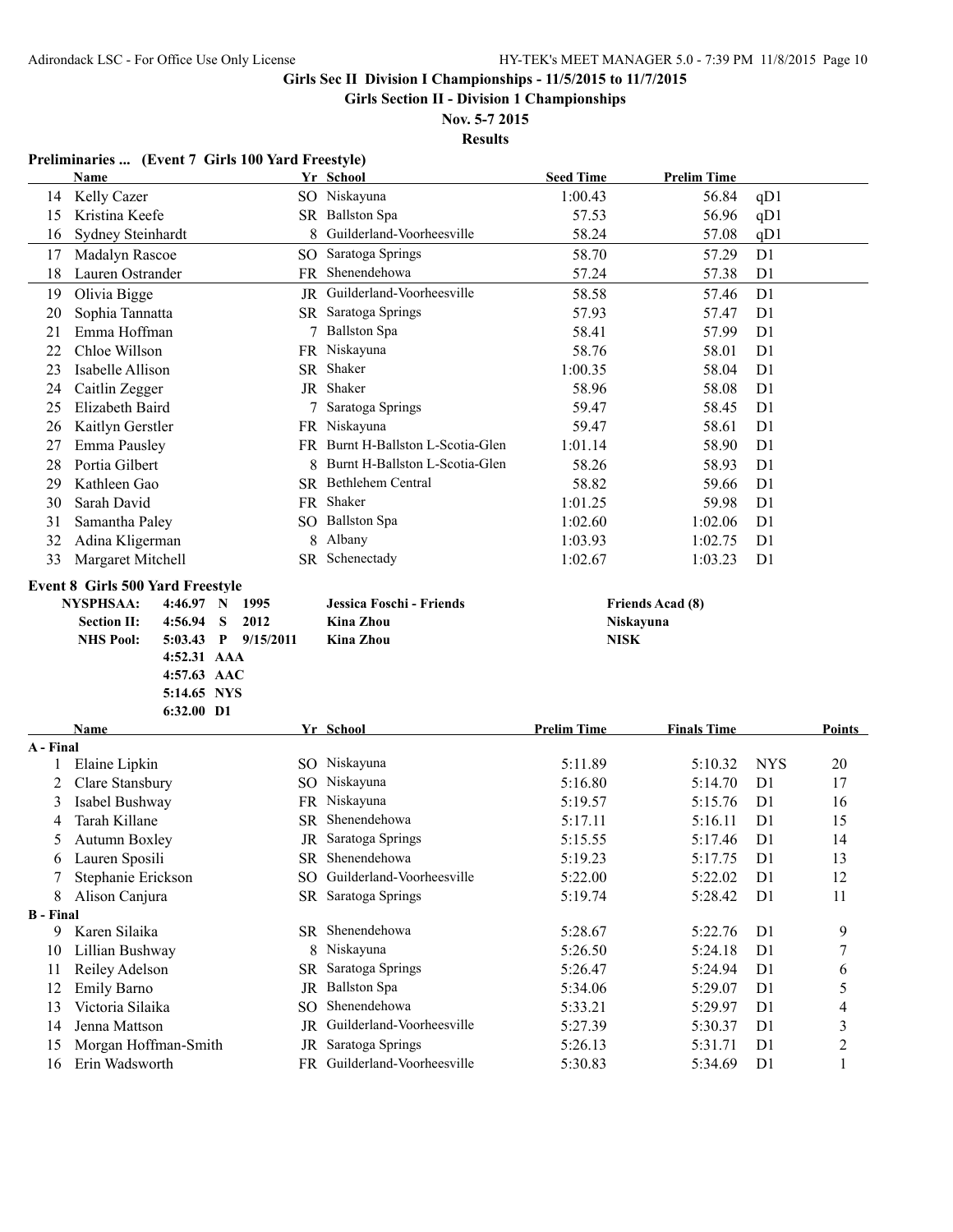**Girls Section II - Division 1 Championships**

# **Nov. 5-7 2015**

|    | <b>Event 8 Girls 500 Yard Freestyle</b>                                            |                                                         |                                                           |                                 |                         |                |
|----|------------------------------------------------------------------------------------|---------------------------------------------------------|-----------------------------------------------------------|---------------------------------|-------------------------|----------------|
|    | <b>NYSPHSAA:</b><br>4:46.97 N<br><b>Section II:</b><br>4:56.94<br><b>NHS Pool:</b> | 1995<br>S<br>2012<br>$5:03.43$ P<br>9/15/2011           | Jessica Foschi - Friends<br><b>Kina Zhou</b><br>Kina Zhou | <b>Niskayuna</b><br><b>NISK</b> | <b>Friends Acad (8)</b> |                |
|    |                                                                                    | 4:52.31 AAA<br>4:57.63 AAC<br>5:14.65 NYS<br>6:32.00 D1 |                                                           |                                 |                         |                |
|    | <b>Name</b>                                                                        |                                                         | Yr School                                                 | <b>Seed Time</b>                | <b>Prelim Time</b>      |                |
|    | <b>Preliminaries</b>                                                               |                                                         |                                                           |                                 |                         |                |
| 1  | Elaine Lipkin                                                                      |                                                         | SO Niskayuna                                              | 5:21.41                         | 5:11.89                 | qNYS           |
| 2  | <b>Autumn Boxley</b>                                                               |                                                         | JR Saratoga Springs                                       | 5:23.36                         | 5:15.55                 | qD1            |
| 3  | Clare Stansbury                                                                    |                                                         | SO Niskayuna                                              | 5:17.36                         | 5:16.80                 | qD1            |
| 4  | Tarah Killane                                                                      | SR.                                                     | Shenendehowa                                              | 5:25.71                         | 5:17.11                 | qD1            |
| 5  | Lauren Sposili                                                                     |                                                         | SR Shenendehowa                                           | 5:26.06                         | 5:19.23                 | qD1            |
| 6  | Isabel Bushway                                                                     |                                                         | FR Niskayuna                                              | 5:16.58                         | 5:19.57                 | qD1            |
| 7  | Alison Canjura                                                                     |                                                         | SR Saratoga Springs                                       | 5:18.75                         | 5:19.74                 | qD1            |
| 8  | Stephanie Erickson                                                                 | SO                                                      | Guilderland-Voorheesville                                 | 5:29.54                         | 5:22.00                 | qD1            |
| 9  | Morgan Hoffman-Smith                                                               |                                                         | JR Saratoga Springs                                       | 5:22.88                         | 5:26.13                 | qD1            |
| 10 | Reiley Adelson                                                                     |                                                         | SR Saratoga Springs                                       | 5:34.46                         | 5:26.47                 | qD1            |
| 11 | Lillian Bushway                                                                    |                                                         | 8 Niskayuna                                               | 5:33.87                         | 5:26.50                 | qD1            |
| 12 | Jenna Mattson                                                                      |                                                         | JR Guilderland-Voorheesville                              | 5:33.99                         | 5:27.39                 | qD1            |
| 13 | <b>Emily Brzac</b>                                                                 |                                                         | JR Shaker                                                 | 5:39.71                         | 5:27.40                 | qD1            |
| 14 | Karen Silaika                                                                      |                                                         | SR Shenendehowa                                           | 5:34.26                         | 5:28.67                 | qD1            |
| 15 | Erin Wadsworth                                                                     |                                                         | FR Guilderland-Voorheesville                              | 5:35.66                         | 5:30.83                 | qD1            |
| 16 | Victoria Silaika                                                                   |                                                         | SO Shenendehowa                                           | 5:35.81                         | 5:33.21                 | qD1            |
| 17 | Emily Barno                                                                        |                                                         | JR Ballston Spa                                           | 5:38.10                         | 5:34.06                 | D1             |
| 18 | Alexandra Hartwich                                                                 |                                                         | FR Shaker                                                 | 5:41.42                         | 5:35.19                 | D <sub>1</sub> |
| 19 | Sierra Carlstedt                                                                   |                                                         | SR Burnt H-Ballston L-Scotia-Glen                         | 5:43.27                         | 5:39.62                 | D1             |
| 20 | Madison Canfora                                                                    |                                                         | JR Guilderland-Voorheesville                              | 5:52.34                         | 5:42.02                 | D1             |
| 21 | Megan Williams                                                                     |                                                         | SO Ballston Spa                                           | 5:51.63                         | 5:46.99                 | D1             |
| 22 | Sophie Olson                                                                       |                                                         | 8 Burnt H-Ballston L-Scotia-Glen                          | 5:59.23                         | 5:50.20                 | D1             |
| 23 | Vanessa Moss                                                                       |                                                         | SO Shaker                                                 | 5:59.81                         | 5:54.01                 | D1             |
| 24 | Sarah Helly                                                                        | 8                                                       | <b>Ballston Spa</b>                                       | 5:57.71                         | 5:55.97                 | D <sub>1</sub> |
| 25 | Amelia Drury                                                                       |                                                         | JR Bethlehem Central                                      | 6:19.81                         | 5:58.63                 | D <sub>1</sub> |
| 26 | Maggie Carroll                                                                     |                                                         | 7 Albany                                                  | 6:07.84                         | 6:01.46                 | D1             |
| 27 | Olivia Healy                                                                       |                                                         | SR Bethlehem Central                                      | 5:59.37                         | 6:02.08                 | D1             |
| 28 | Katie Pisinski                                                                     |                                                         | SO Shaker                                                 | 6:06.99                         | 6:07.99                 | D1             |
| 29 | Samantha DeRagon                                                                   |                                                         | SO Ballston Spa                                           | 6:23.91                         | 6:11.56                 | D1             |
| 30 | Erin Sweeney                                                                       |                                                         | FR Bethlehem Central                                      | 6:19.39                         | 6:22.22                 | D <sub>1</sub> |
| 31 | Paige Mager                                                                        |                                                         | JR Hudson Falls-So Glens Falls                            | 6:25.43                         | 6:25.78                 | D1             |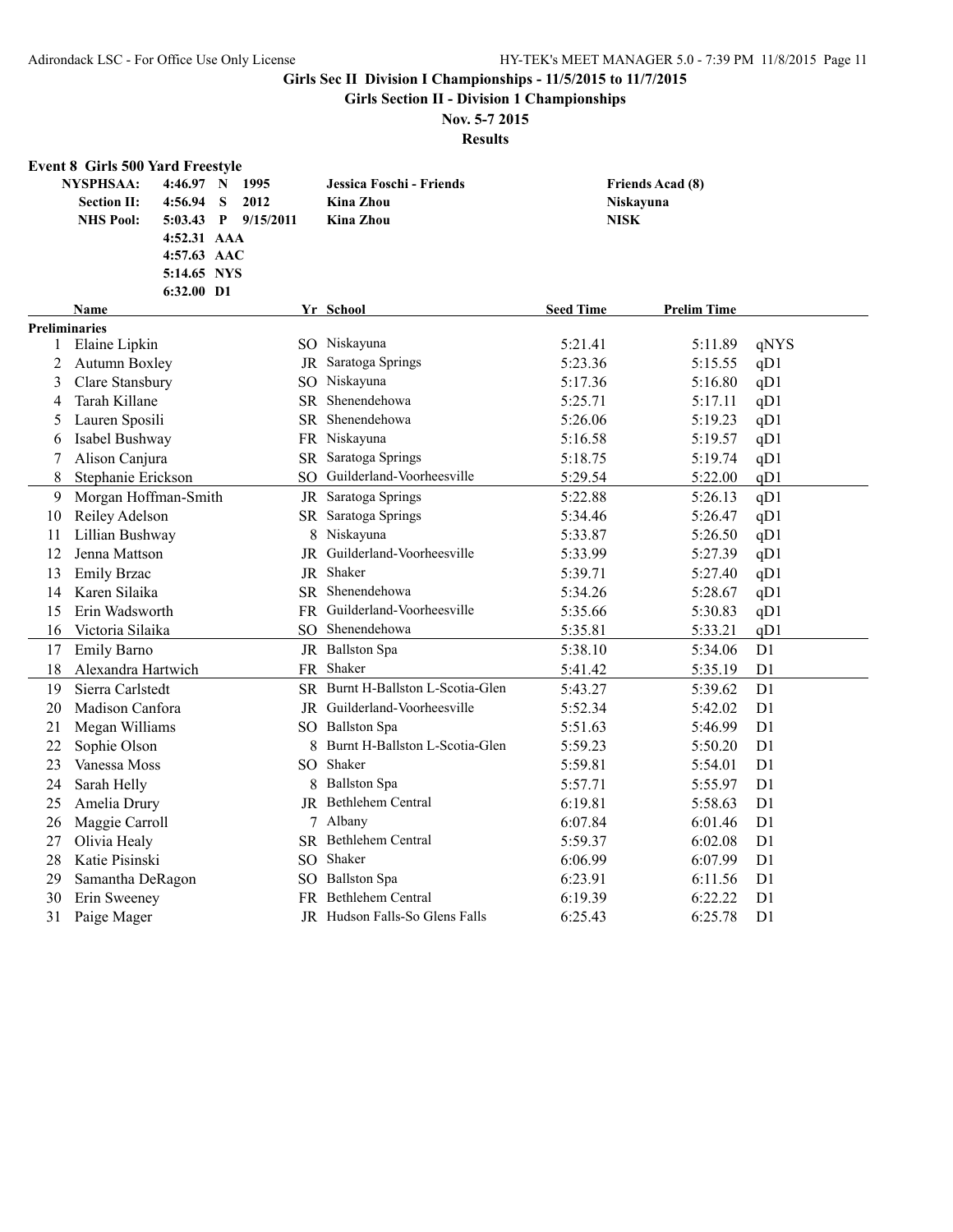**Girls Section II - Division 1 Championships**

## **Nov. 5-7 2015**

**Results**

| <b>Event 9 Girls 200 Yard Freestyle Relay</b> |             |            |                                          |             |
|-----------------------------------------------|-------------|------------|------------------------------------------|-------------|
| <b>NYSPHSAA:</b>                              | $1:35.34$ N | 2013       | Pittsford (5)                            |             |
|                                               |             |            | S.Andrews, E.Corby, L.Stone, K.Smith     |             |
| <b>Section II:</b>                            | $1:37.33$ S | 2012       | Niskayuna                                |             |
|                                               |             |            | K Zhou, M Frodey, A Vitolins, G Matuszyk |             |
| <b>NHS Pool:</b>                              | $1:40.80$ P | 10/10/2011 | <b>Niskavuna</b>                         | <b>NISK</b> |
|                                               |             |            | Jordan, Matuszyk, Terwilliger, Zhou      |             |
|                                               | 1:36.48 AAA |            |                                          |             |

**1:38.03 AAC**

|                  | 1:41.69 NYS                                   |                                      |                          |                         |               |
|------------------|-----------------------------------------------|--------------------------------------|--------------------------|-------------------------|---------------|
|                  | <b>Team</b>                                   | Relay                                | <b>Prelim Time</b>       | <b>Finals Time</b>      | <b>Points</b> |
| A - Final        |                                               |                                      |                          |                         |               |
|                  | Burnt H-Ballston L-Scotia-Glen                |                                      | 1:41.06                  | 1:40.60P NYS            | 40            |
|                  | 1) Sabrina Brook SR                           | 2) Kylie George JR                   | 3) Shawna Weaver SR      | 4) Olivia Jack SO       |               |
|                  | Niskayuna                                     |                                      | 1:42.58                  | 1:41.07<br>NYS          | 34            |
|                  | 1) Zoey Ferrara 8                             | 2) Anna Vitolins SR                  | 3) Rebecca Piascik SR    | 4) Elaine Lipkin SO     |               |
| 3                | Saratoga Springs                              |                                      | 1:46.42                  | 1:41.16 NYS             | 32            |
|                  | 1) Taylor Patnode SO                          | 2) Emily Danielson SR                | 3) Noelle Kolakowski SR  | 4) Autumn Boxley JR     |               |
| 4                | <b>Bethlehem Central</b>                      |                                      | 1:42.74                  | 1:41.24 NYS             | 30            |
|                  | 1) Allyson Federman SR                        | 2) Lauren Wildermuth SR              | 3) Kathryn Sancilio JR   | 4) Leigha Kosakowski JR |               |
| 5                | Shenendehowa                                  |                                      | 1:45.26                  | 1:41.77                 | 28            |
|                  | 1) Twyla Nastasia FR                          | 2) Meghan Reynolds JR                | 3) Lauren Ostrander FR   | 4) Kristen Cregin SR    |               |
| 6                | Guilderland-Voorheesville                     |                                      | 1:41.83                  | 1:41.83                 | 26            |
|                  | 1) Sydney Steinhardt 8                        | 2) Jordyn Sommo SO                   | 3) Stephanie Erickson SO | 4) Belen Marriaga SO    |               |
| 7                | Shaker                                        |                                      | 1:43.31                  | 1:42.27                 | 24            |
|                  | 1) Sedef Ishaque SR                           | 2) Caitlin Zegger JR                 | 3) Isabelle Allison SR   | 4) Natalie Rumpelt SR   |               |
| 8                | <b>Ballston Spa</b>                           |                                      | 1:45.06                  | 1:44.06                 | 22            |
|                  | 1) Kaitlyn Dybowski FR                        | 2) Corinne Pepper 7                  | 3) Emma Hoffman 7        | 4) Annalise Pepper FR   |               |
| <b>B</b> - Final |                                               |                                      |                          |                         |               |
| 9                | Albany                                        |                                      | 1:53.59                  | 1:56.04                 | 18            |
|                  | 1) Brogan Monroe FR                           | 2) Faith O'Toole FR                  | 3) Sarha Smith-Moyo SO   | 4) Maggie Carroll 7     |               |
| 10               | Schenectady                                   |                                      | 1:58.76                  | 1:57.20                 | 14            |
|                  | 1) Margaret Mitchell SR                       | 2) Emily Hermann SR                  | 3) Alexis Santiago JR    | 4) Lauryn Chrisman FR   |               |
| 11               | Hudson Falls-So Glens Falls                   |                                      | 2:04.66                  | 1:58.99                 | 12            |
|                  | 1) Emily Weaver SO                            | 2) Samantha Markham JR               | 3) Emily LaBelle SO      | 4) Paige Mager JR       |               |
|                  | <b>Event 9 Girls 200 Yard Freestyle Relay</b> |                                      |                          |                         |               |
|                  | <b>NYSPHSAA:</b><br>$1:35.34$ N 2013          | Pittsford (5)                        |                          |                         |               |
|                  |                                               | S.Andrews, E.Corby, L.Stone, K.Smith |                          |                         |               |
|                  | 1:37.33<br><b>Section II:</b><br>S<br>2012    | Niskavuna                            |                          |                         |               |

|                    |                           | 5.71016W3, E.CO1W, E.510H6, K.51H10H     |             |
|--------------------|---------------------------|------------------------------------------|-------------|
| <b>Section II:</b> | 1:37.33 S 2012            | <b>Niskavuna</b>                         |             |
|                    |                           | K Zhou, M Frodey, A Vitolins, G Matuszyk |             |
| <b>NHS</b> Pool:   | $1:40.80$ P<br>10/10/2011 | <b>Niskavuna</b>                         | <b>NISK</b> |
|                    |                           | Jordan, Matuszyk, Terwilliger, Zhou      |             |
|                    | $1:36.48$ AAA             |                                          |             |
|                    | $1:38.03$ AAC             |                                          |             |
|                    | 1:41.69 NYS               |                                          |             |
|                    |                           |                                          |             |

|                      | Team                           | Relay                | <b>Seed Time</b>         | <b>Prelim Time</b>   |
|----------------------|--------------------------------|----------------------|--------------------------|----------------------|
| <b>Preliminaries</b> |                                |                      |                          |                      |
|                      | Burnt H-Ballston L-Scotia-Glen |                      | 1.4407                   | 1:41.06 $qNYS$       |
|                      | 1) Sabrina Brook SR            | 2) Kylie George JR   | 3) Shawna Weaver SR      | 4) Olivia Jack SO    |
|                      | 2 Guilderland-Voorheesville    |                      | 1.43.82                  | 1:41.83<br>$\alpha$  |
|                      | 1) Olivia Bigge JR             | 2) Erin Wadsworth FR | 3) Stephanie Erickson SO | 4) Belen Marriaga SO |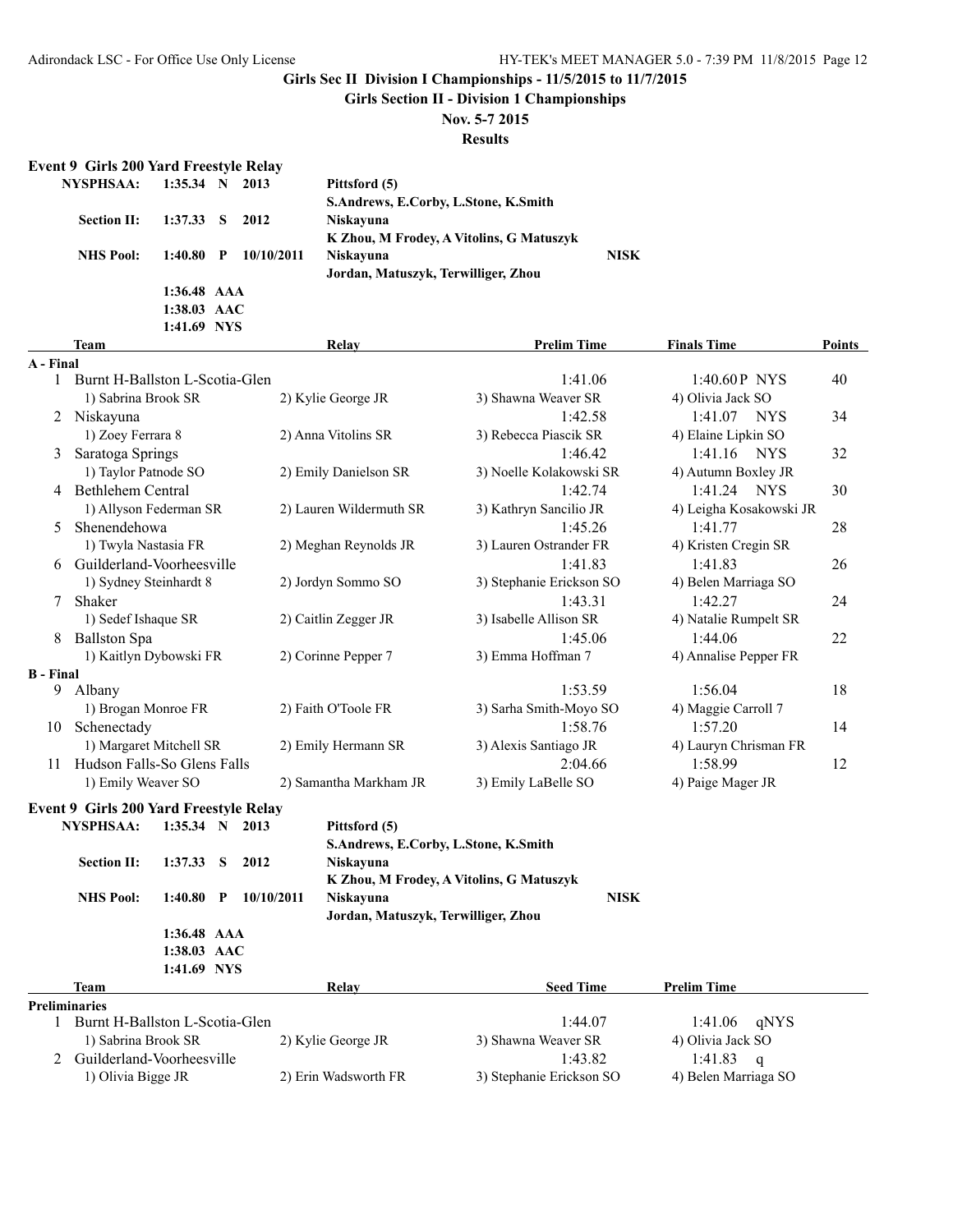**Girls Section II - Division 1 Championships**

**Nov. 5-7 2015 Results**

#### **Preliminaries ... (Event 9 Girls 200 Yard Freestyle Relay)**

|                  | communities $\mathbf{a}_1$ , $\mathbf{b}_2$ , $\mathbf{c}_3$ , $\mathbf{a}_4$ , $\mathbf{b}_5$ , $\mathbf{b}_6$ , $\mathbf{c}_7$ , $\mathbf{c}_8$ , $\mathbf{c}_9$ , $\mathbf{c}_9$<br>Team | Relay                        | <b>Seed Time</b>       | <b>Prelim Time</b>        |                          |
|------------------|---------------------------------------------------------------------------------------------------------------------------------------------------------------------------------------------|------------------------------|------------------------|---------------------------|--------------------------|
| 3                | Niskayuna                                                                                                                                                                                   |                              | 1:44.32                | 1:42.58<br>$\mathsf{q}$   |                          |
|                  | 1) Rebecca Piascik SR                                                                                                                                                                       | 2) Clare Stansbury SO        | 3) Zoey Ferrara 8      | 4) Elaine Lipkin SO       |                          |
|                  | 4 Bethlehem Central                                                                                                                                                                         |                              | 1:40.39                | 1:42.74 $q$               |                          |
|                  | 1) Allyson Federman SR                                                                                                                                                                      | 2) Lauren Wildermuth SR      | 3) Kathleen Gao SR     | 4) Leigha Kosakowski JR   |                          |
| 5                | Shaker                                                                                                                                                                                      |                              | 1:45.21                | 1:43.31<br>$\mathbf{q}$   |                          |
|                  | 1) Natalie Rumpelt SR                                                                                                                                                                       | 2) Elizabeth Morgan JR       | 3) Isabelle Allison SR | 4) Caitlin Zegger JR      |                          |
|                  | 6 Ballston Spa                                                                                                                                                                              |                              | 1:47.43                | 1:45.06 q                 |                          |
|                  | 1) Kaitlyn Dybowski FR                                                                                                                                                                      | 2) Corinne Pepper 7          | 3) Emma Hoffman 7      | 4) Annalise Pepper FR     |                          |
|                  | Shenendehowa                                                                                                                                                                                |                              | 1:44.18                | 1:45.26 q                 |                          |
|                  | 1) Ava Conklin SO                                                                                                                                                                           | 2) Meghan Reynolds JR        | 3) Lauren Ostrander FR | 4) Leah Constable SR      |                          |
| 8                | Saratoga Springs                                                                                                                                                                            |                              | 1:40.28                | 1:46.42<br>$\mathsf{q}$   |                          |
|                  | 1) Katrina Davis SO                                                                                                                                                                         | 2) Emily Danielson SR        | 3) Elizabeth Baird 7   | 4) Sophia Tannatta SR     |                          |
| 9                | Albany                                                                                                                                                                                      |                              | 1:56.02                | 1:53.59<br>$\mathbf{q}$   |                          |
|                  | 1) Barbara Delaney SO                                                                                                                                                                       | 2) Sarha Smith-Moyo SO       | 3) Maggie Carroll 7    | 4) Brogan Monroe FR       |                          |
| 10               | Schenectady                                                                                                                                                                                 |                              | 2:00.78                | 1:58.76<br>$\mathsf{q}$   |                          |
|                  | 1) Margaret Mitchell SR                                                                                                                                                                     | 2) Emily Hermann SR          | 3) Alexis Santiago JR  | 4) Lauryn Chrisman FR     |                          |
| 11               | Hudson Falls-So Glens Falls                                                                                                                                                                 |                              | 2:02.96                | 2:04.66<br>$\mathsf{q}$   |                          |
|                  | 1) Samantha Markham JR                                                                                                                                                                      | 2) Emily Weaver SO           | 3) Emily LaBelle SO    | 4) Emily Mitchell SR      |                          |
|                  | 55.57 AAA<br>56.78 AAC<br>1:00.42 NYS<br>1:15.00 D1                                                                                                                                         |                              |                        |                           |                          |
|                  | <b>Name</b>                                                                                                                                                                                 | Yr School                    | <b>Prelim Time</b>     | <b>Finals Time</b>        | Points                   |
| A - Final        |                                                                                                                                                                                             |                              |                        |                           |                          |
| 1                | Julia Samson                                                                                                                                                                                | SR Shenendehowa              | 56.88                  | 55.97P AAC                | 20                       |
| 2                | Margaret Wyngowski                                                                                                                                                                          | JR Niskayuna                 | 57.25                  | 56.97P NYS                | 17                       |
| 3                | Caroline Conforti                                                                                                                                                                           | SR Guilderland-Voorheesville | 57.49                  | 57.17P NYS                | 16                       |
| 4                | Lauren Wildermuth                                                                                                                                                                           | SR Bethlehem Central         | 1:00.07                | 59.72<br><b>NYS</b>       | 15                       |
| 5                | Sedef Ishaque                                                                                                                                                                               | SR Shaker                    | 1:00.85                | <b>NYS</b><br>59.95       | 14                       |
| 6                | Emily Wang                                                                                                                                                                                  | FR Shenendehowa              | 1:00.68                | D1<br>1:00.80             | 13                       |
|                  | Kristina Keefe                                                                                                                                                                              | SR Ballston Spa              | 1:01.10                | 1:00.87<br>D <sub>1</sub> | 12                       |
| 8                | Sarah Webber                                                                                                                                                                                | SR Guilderland-Voorheesville | 1:02.64                | 1:02.79<br>D <sub>1</sub> | 11                       |
| <b>B</b> - Final |                                                                                                                                                                                             |                              |                        |                           |                          |
| 9                | Darby LaFlamme                                                                                                                                                                              | SR Niskayuna                 | 1:03.86                | 1:02.36<br>D <sub>1</sub> | 9                        |
| 10               | Victoria Silaika                                                                                                                                                                            | SO Shenendehowa              | 1:04.68                | 1:02.98<br>D1             | $\boldsymbol{7}$         |
| 11               | Jordyn Sommo                                                                                                                                                                                | SO Guilderland-Voorheesville | 1:03.52                | 1:03.33<br>D <sub>1</sub> | 6                        |
| 12               | Twyla Nastasia                                                                                                                                                                              | FR Shenendehowa              | 1:03.17                | 1:03.36<br>D <sub>1</sub> | 5                        |
| 13               | Elizabeth Morgan                                                                                                                                                                            | JR Shaker                    | 1:04.44                | 1:03.47<br>D <sub>1</sub> | $\overline{\mathcal{L}}$ |
| 14               | Olivia Hilt                                                                                                                                                                                 | JR Niskayuna                 | 1:04.26                | 1:03.95<br>D <sub>1</sub> | $\mathfrak{Z}$           |
| 15               | Jane Sherwin                                                                                                                                                                                | SR Guilderland-Voorheesville | 1:03.53                | 1:04.13<br>D <sub>1</sub> | $\overline{c}$           |
| 16               | Morgan Hoffman-Smith                                                                                                                                                                        | JR Saratoga Springs          | 1:04.40                | 1:04.85<br>D <sub>1</sub> | $\mathbf{1}$             |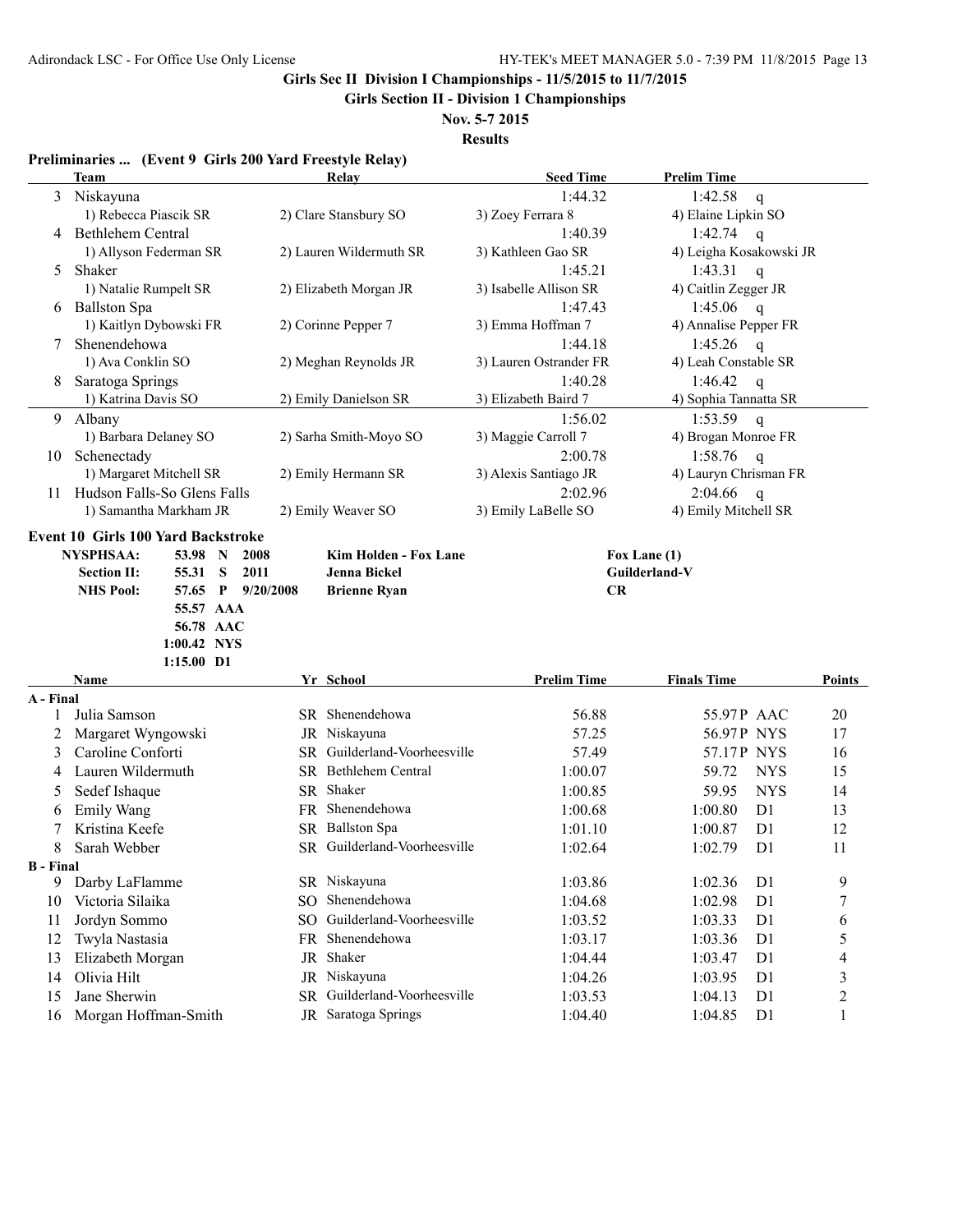**Girls Section II - Division 1 Championships**

## **Nov. 5-7 2015**

|       | <b>Event 10 Girls 100 Yard Backstroke</b> |           |                                   |                  |                    |                |
|-------|-------------------------------------------|-----------|-----------------------------------|------------------|--------------------|----------------|
|       | <b>NYSPHSAA:</b><br>53.98<br>N            | 2008      | Kim Holden - Fox Lane             |                  | Fox Lane (1)       |                |
|       | S<br><b>Section II:</b><br>55.31          | 2011      | Jenna Bickel                      |                  | Guilderland-V      |                |
|       | <b>NHS Pool:</b><br>57.65 P               | 9/20/2008 | <b>Brienne Ryan</b>               | CR               |                    |                |
|       | 55.57 AAA                                 |           |                                   |                  |                    |                |
|       | 56.78 AAC                                 |           |                                   |                  |                    |                |
|       | 1:00.42 NYS                               |           |                                   |                  |                    |                |
|       | 1:15.00 D1                                |           |                                   |                  |                    |                |
|       | Name                                      |           | Yr School                         | <b>Seed Time</b> | <b>Prelim Time</b> |                |
|       | <b>Preliminaries</b>                      |           |                                   |                  |                    |                |
| 1     | Julia Samson                              |           | SR Shenendehowa                   | 58.18            | 56.88P qNYS        |                |
| 2     | Margaret Wyngowski                        |           | JR Niskayuna                      | 58.57            | 57.25 P qNYS       |                |
| 3     | Caroline Conforti                         | SR        | Guilderland-Voorheesville         | 59.45            | 57.49P qNYS        |                |
| 4     | Lauren Wildermuth                         | SR.       | <b>Bethlehem Central</b>          | 1:00.24          | 1:00.07            | qNYS           |
| 5     | Emily Wang                                | FR        | Shenendehowa                      | 1:02.89          | 1:00.68            | qD1            |
| 6     | Sedef Ishaque                             | <b>SR</b> | Shaker                            | 1:03.66          | 1:00.85            | qD1            |
| 7     | Kristina Keefe                            |           | SR Ballston Spa                   | 1:02.89          | 1:01.10            | qD1            |
| 8     | Sarah Webber                              |           | SR Guilderland-Voorheesville      | 1:05.19          | 1:02.64            | qD1            |
| 9     | Twyla Nastasia                            |           | FR Shenendehowa                   | 1:04.71          | 1:03.17            | qD1            |
| 10    | Jordyn Sommo                              |           | SO Guilderland-Voorheesville      | 1:05.17          | 1:03.52            | qD1            |
| 11    | Jane Sherwin                              |           | SR Guilderland-Voorheesville      | 1:04.33          | 1:03.53            | qD1            |
| 12    | Darby LaFlamme                            |           | SR Niskayuna                      | 1:06.98          | 1:03.86            | qD1            |
| 13    | <b>Emily Brzac</b>                        | JR        | Shaker                            | 1:06.44          | 1:03.88            | qD1            |
| 14    | Olivia Hilt                               |           | JR Niskayuna                      | 1:04.95          | 1:04.26            | qD1            |
| 15    | Morgan Hoffman-Smith                      | JR        | Saratoga Springs                  | 1:04.43          | 1:04.40            | qD1            |
| 16    | Elizabeth Morgan                          |           | JR Shaker                         | 1:05.23          | 1:04.44            | qD1            |
| 17    | Victoria Silaika                          |           | SO Shenendehowa                   | 1:04.96          | 1:04.68            | D1             |
| 18    | Emma Pausley                              |           | FR Burnt H-Ballston L-Scotia-Glen | 1:07.76          | 1:05.94            | D1             |
| 19    | Kaitlyn Dybowski                          |           | FR Ballston Spa                   | 1:07.48          | 1:06.85            | D1             |
| 20    | Kelly Leva                                |           | SO Burnt H-Ballston L-Scotia-Glen | 1:10.59          | 1:07.00            | D1             |
| 21    | Sierra Garcia                             | JR        | Saratoga Springs                  | 1:09.68          | 1:07.57            | D1             |
| $*22$ | Elizabeth Woldring                        | SR        | Saratoga Springs                  | 1:09.59          | 1:07.75            | D <sub>1</sub> |
| $*22$ | Sabrina Brook                             |           | SR Burnt H-Ballston L-Scotia-Glen | 1:08.76          | 1:07.75            | D1             |
| 24    | Isabella Grimaldi                         |           | SO Bethlehem Central              | 1:09.91          | 1:07.91            | D1             |
| 25    | Alexei Zwijacz                            | FR        | Saratoga Springs                  | 1:10.00          | 1:08.13            | D1             |
| 26    | Sarah Nappi                               |           | FR Niskayuna                      | 1:09.93          | 1:08.28            | D1             |
| 27    | Emma Alteri                               |           | JR Ballston Spa                   | 1:10.06          | 1:10.48            | D <sub>1</sub> |
| 28    | Isabelle Gray                             | FR        | Bethlehem Central                 | 1:10.70          | 1:12.13            | D1             |
| 29    | Katherine Chiarella                       |           | SO Bethlehem Central              | 1:14.43          | 1:13.27            | D <sub>1</sub> |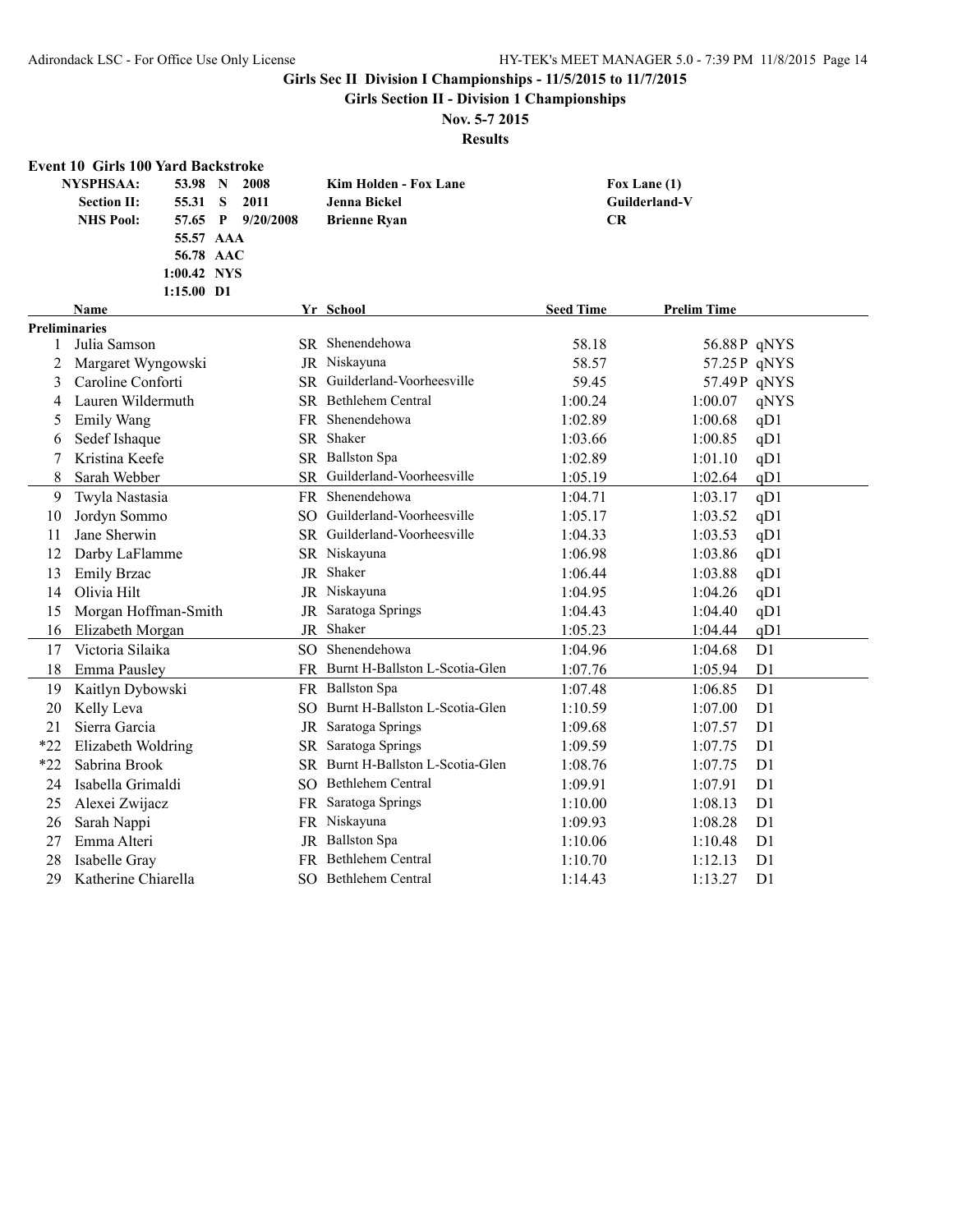**Girls Section II - Division 1 Championships**

### **Nov. 5-7 2015**

|                  | <b>Event 11 Girls 100 Yard Breaststroke</b> |                           |              |            |    |                                          |                    |                         |                |                          |
|------------------|---------------------------------------------|---------------------------|--------------|------------|----|------------------------------------------|--------------------|-------------------------|----------------|--------------------------|
|                  | <b>NYSPHSAA:</b>                            | $1:02.43$ N               |              | 2006       |    | <b>Lindsey Norberg - Ithaca</b>          | Ithaca (4)         |                         |                |                          |
|                  | <b>Section II:</b>                          | 1:03.33                   | S            | 2014       |    | Olivia Jack                              |                    | <b>Scocia-Glenville</b> |                |                          |
|                  | <b>NHS Pool:</b>                            | 1:06.65                   | $\mathbf{P}$ | 10/10/2012 |    | <b>Kina Zhou</b>                         | <b>NISK</b>        |                         |                |                          |
|                  |                                             | $1:03.77$ AAA             |              |            |    |                                          |                    |                         |                |                          |
|                  |                                             | 1:05.10 AAC               |              |            |    |                                          |                    |                         |                |                          |
|                  |                                             | 1:08.60 NYS<br>1:24.00 D1 |              |            |    |                                          |                    |                         |                |                          |
|                  | Name                                        |                           |              |            |    | Yr School                                | <b>Prelim Time</b> | <b>Finals Time</b>      |                | Points                   |
| A - Final        |                                             |                           |              |            |    |                                          |                    |                         |                |                          |
| 1                | Olivia Jack                                 |                           |              |            |    | SO Burnt H-Ballston L-Scotia-Glen        | 1:02.86            | $1:02.56S$ AAA          |                | 20                       |
| 2                | Anna Vitolins                               |                           |              |            |    | SR Niskayuna                             | 1:04.89            | 1:05.53P NYS            |                | 17                       |
| 3                | Kylie George                                |                           |              |            |    | <b>IR</b> Burnt H-Ballston L-Scotia-Glen | 1:07.76            | 1:07.50                 | <b>NYS</b>     | 16                       |
| 4                | Jessica Salmon                              |                           |              | SO.        |    | Shenendehowa                             | 1:07.30            | 1:08.28                 | <b>NYS</b>     | 15                       |
| 5                | Kasey Keaney                                |                           |              |            | 8  | Guilderland-Voorheesville                | 1:08.82            | 1:08.77                 | D <sub>1</sub> | 14                       |
| 6                | Abigail Bacon                               |                           |              | FR.        |    | Burnt H-Ballston L-Scotia-Glen           | 1:08.47            | 1:08.94                 | D <sub>1</sub> | 13                       |
| 7                | Natalie Rumpelt                             |                           |              |            |    | SR Shaker                                | 1:09.64            | 1:09.78                 | D1             | 12                       |
| 8                | Jessica Gordon                              |                           |              |            | 8  | Shenendehowa                             | 1:09.74            | 1:10.57                 | D <sub>1</sub> | 11                       |
| <b>B</b> - Final |                                             |                           |              |            |    |                                          |                    |                         |                |                          |
| 9                | Rachel Eschner                              |                           |              |            |    | SR Saratoga Springs                      | 1:11.20            | 1:09.83                 | D1             | 9                        |
| 10               | <b>Emily Danielson</b>                      |                           |              |            |    | SR Saratoga Springs                      | 1:10.75            | 1:09.95                 | D <sub>1</sub> | $\boldsymbol{7}$         |
| 11               | Christina Lau                               |                           |              |            |    | SO Niskayuna                             | 1:11.55            | 1:10.09                 | D <sub>1</sub> | 6                        |
| 12               | Sarah Moon                                  |                           |              |            |    | SO Guilderland-Voorheesville             | 1:11.70            | 1:12.76                 | D <sub>1</sub> | 5                        |
| 13               | Lauren Sposili                              |                           |              |            |    | SR Shenendehowa                          | 1:13.98            | 1:13.28                 | D <sub>1</sub> | $\overline{\mathcal{A}}$ |
| 14               | Tessa Hilt                                  |                           |              |            |    | FR Niskayuna                             | 1:12.57            | 1:13.34                 | D <sub>1</sub> | $\mathfrak{Z}$           |
| 15               | Corinne Pepper                              |                           |              |            | 7  | <b>Ballston Spa</b>                      | 1:14.28            | 1:13.68                 | D <sub>1</sub> | $\overline{c}$           |
| 16               | Victoria Breslin                            |                           |              |            | JR | Saratoga Springs                         | 1:12.32            | 1:14.00                 | D <sub>1</sub> | 1                        |
|                  | <b>Event 11 Girls 100 Yard Breaststroke</b> |                           |              |            |    |                                          |                    |                         |                |                          |
|                  | <b>NYSPHSAA:</b>                            | $1:02.43$ N               |              | 2006       |    | <b>Lindsey Norberg - Ithaca</b>          | Ithaca $(4)$       |                         |                |                          |
|                  | <b>Section II:</b>                          | 1:03.33                   | S            | 2014       |    | Olivia Jack                              |                    | <b>Scocia-Glenville</b> |                |                          |
|                  | <b>NHS Pool:</b>                            | 1:06.65                   | $\mathbf{P}$ | 10/10/2012 |    | <b>Kina Zhou</b>                         | <b>NISK</b>        |                         |                |                          |
|                  |                                             | $1:03.77$ AAA             |              |            |    |                                          |                    |                         |                |                          |
|                  |                                             | 1:05.10 AAC               |              |            |    |                                          |                    |                         |                |                          |
|                  |                                             | 1:08.60 NYS               |              |            |    |                                          |                    |                         |                |                          |
|                  |                                             | $1:24.00$ D1              |              |            |    |                                          |                    |                         |                |                          |
|                  | Name                                        |                           |              |            |    | Yr School                                | <b>Seed Time</b>   | <b>Prelim Time</b>      |                |                          |
|                  | <b>Preliminaries</b>                        |                           |              |            |    |                                          |                    |                         |                |                          |
|                  | Olivia Jack                                 |                           |              |            |    | SO Burnt H-Ballston L-Scotia-Glen        | 1:03.84            | $1:02.86S$ qAAA         |                |                          |
| 2                | Anna Vitolins                               |                           |              |            |    | SR Niskayuna                             | 1:07.34            | 1:04.89P qAAC           |                |                          |
| 3                | Jessica Salmon                              |                           |              | SO.        |    | Shenendehowa                             | 1:09.27            | 1:07.30                 | qNYS           |                          |
| 4                | Kylie George                                |                           |              | JR.        |    | Burnt H-Ballston L-Scotia-Glen           | 1:08.80            | 1:07.76                 | qNYS           |                          |
| 5                | Abigail Bacon                               |                           |              |            |    | FR Burnt H-Ballston L-Scotia-Glen        | 1:10.61            | 1:08.47                 | qNYS           |                          |
| 6                | Kasey Keaney                                |                           |              |            | 8  | Guilderland-Voorheesville                | 1:09.49            | 1:08.82                 | qD1            |                          |
|                  | Natalie Rumpelt                             |                           |              |            |    | SR Shaker                                | 1:12.43            | 1:09.64                 | qD1            |                          |
| 8                | Jessica Gordon                              |                           |              |            | 8  | Shenendehowa                             | 1:12.66            | 1:09.74                 | qD1            |                          |
| 9                | <b>Emily Danielson</b>                      |                           |              |            |    | SR Saratoga Springs                      | 1:09.71            | 1:10.75                 | qD1            |                          |
| 10               | Rachel Eschner                              |                           |              |            |    | SR Saratoga Springs                      | 1:11.07            | 1:11.20                 | qD1            |                          |
| 11               | Christina Lau                               |                           |              |            |    | SO Niskayuna                             | 1:13.92            | 1:11.55                 | qD1            |                          |
| 12               | Sarah Moon                                  |                           |              |            |    | SO Guilderland-Voorheesville             | 1:15.00            | 1:11.70                 | qD1            |                          |
| 13               | Victoria Breslin                            |                           |              |            |    | JR Saratoga Springs                      | 1:13.54            | 1:12.32                 | qD1            |                          |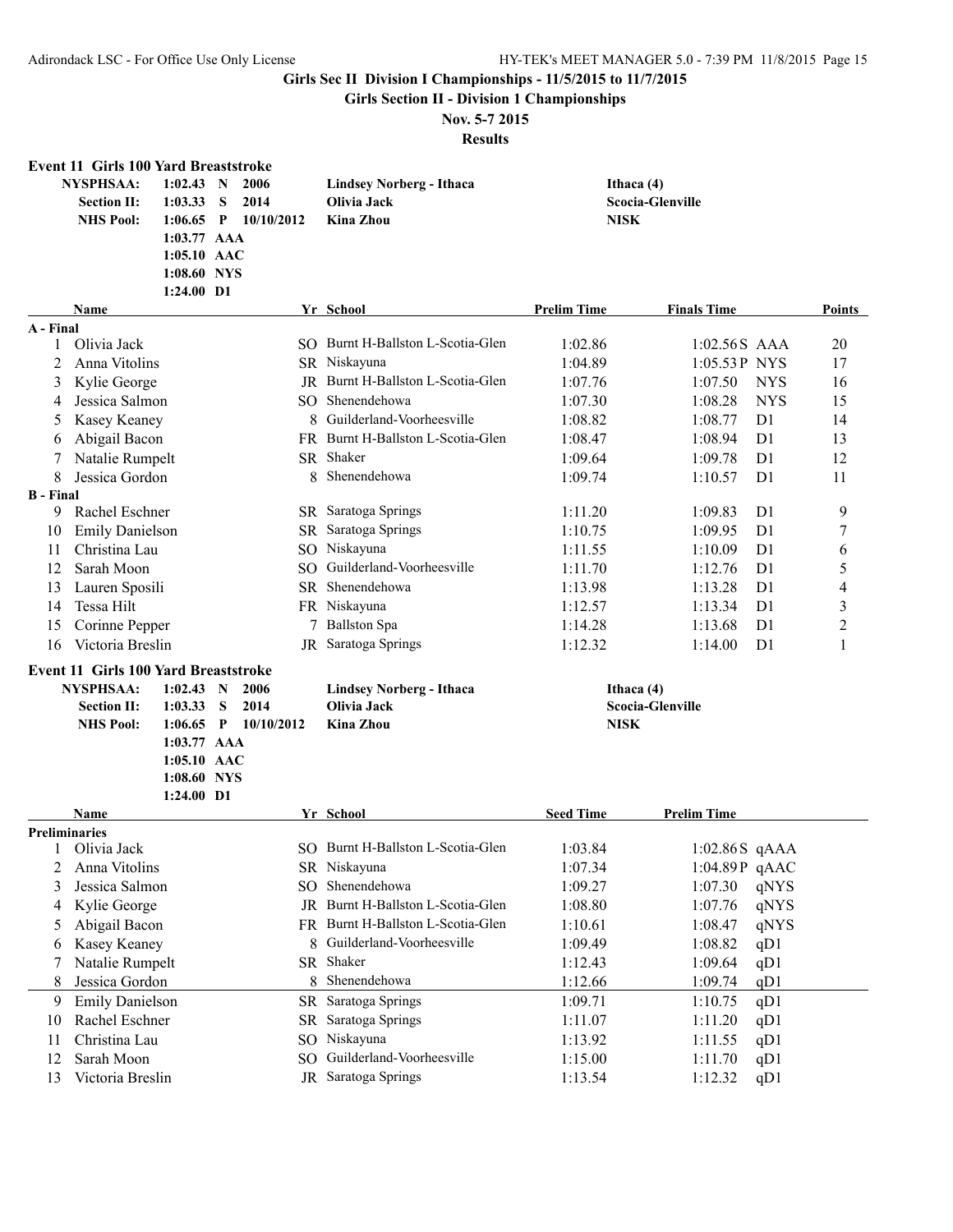**Girls Section II - Division 1 Championships**

**Nov. 5-7 2015 Results**

## **Preliminaries ... (Event 11 Girls 100 Yard Breaststroke)**

|                     | Name                                           | Yr School                               | <b>Seed Time</b>         | <b>Prelim Time</b>        |        |
|---------------------|------------------------------------------------|-----------------------------------------|--------------------------|---------------------------|--------|
| 14                  | Tessa Hilt                                     | FR Niskayuna                            | 1:13.67                  | 1:12.57<br>qD1            |        |
| 15                  | Lauren Sposili                                 | SR Shenendehowa                         | 1:13.86                  | 1:13.98<br>qD1            |        |
| 16                  | Corinne Pepper                                 | 7 Ballston Spa                          | 1:12.94                  | 1:14.28<br>qD1            |        |
| 17                  | Elizabeth Roos                                 | FR Shenendehowa                         | 1:14.42                  | D1<br>1:14.51             |        |
| 18                  | Olivia Hampson                                 | FR Albany                               | 1:14.39                  | D1<br>1:14.90             |        |
| 19                  | Madeline Yuhasz                                | FR Saratoga Springs                     | 1:19.73                  | D1<br>1:16.65             |        |
| 20                  | Caroline McGraw                                | SO Niskayuna                            | 1:16.84                  | 1:16.94<br>D <sub>1</sub> |        |
| 21                  | Meghan Depew                                   | FR Guilderland-Voorheesville            | 1:22.89                  | 1:18.00<br>D <sub>1</sub> |        |
| 22                  | Brogan Monroe                                  | FR Albany                               | 1:21.68                  | D1<br>1:19.06             |        |
| 23                  | <b>Lindsay Semmes</b>                          | FR Shaker                               | 1:20.58                  | D1<br>1:19.15             |        |
| 24                  | Lilly Talmage                                  | JR Bethlehem Central                    | 1:23.74                  | D <sub>1</sub><br>1:19.17 |        |
| 25                  | Laura Waltz                                    | FR Guilderland-Voorheesville            | 1:19.16                  | D <sub>1</sub><br>1:19.29 |        |
| 26                  | Sarah Helly                                    | 8 Ballston Spa                          | 1:21.58                  | D <sub>1</sub><br>1:19.97 |        |
| 27                  | Lauryn Chrisman                                | FR Schenectady                          | 1:21.10                  | D <sub>1</sub><br>1:20.47 |        |
| 28                  | Lauren Martin                                  | SR Burnt H-Ballston L-Scotia-Glen       | 1:23.16                  | D <sub>1</sub><br>1:20.49 |        |
| 29                  | Kayla Na                                       | 8 Shaker                                | 1:23.34                  | D <sub>1</sub><br>1:20.89 |        |
| 30                  | Olivia Stebbins-Hopkins                        | JR Albany                               | 1:16.04                  | D <sub>1</sub><br>1:21.14 |        |
| 31                  | Taylor Salaway                                 | SR Hudson Falls-So Glens Falls          | 1:22.50                  | D <sub>1</sub><br>1:22.69 |        |
| 32                  | Maggie Sui                                     | FR Bethlehem Central                    | 1:23.78                  | 1:22.79<br>D <sub>1</sub> |        |
|                     | Sophia Koch                                    | FR Bethlehem Central                    | 1:21.71                  |                           |        |
| $\qquad \qquad - -$ |                                                | FR Shaker                               |                          | DQ                        |        |
| $\frac{1}{2}$       | Ji Young Seo                                   |                                         | 1:21.04                  | DQ                        |        |
|                     | <b>Event 12 Girls 400 Yard Freestyle Relay</b> |                                         |                          |                           |        |
|                     | <b>NYSPHSAA:</b><br>$3:26.98$ N 2013           | Clarence (6)                            |                          |                           |        |
|                     |                                                | D.Rommel, R.Anthone, V.Butler, S.Modeas |                          |                           |        |
|                     | <b>Section II:</b><br>3:28.84<br>2011<br>S     | Niskayuna                               |                          |                           |        |
|                     |                                                | K Zhou, E Terwilliger, M Frodey, Jordan |                          |                           |        |
|                     | <b>NHS Pool:</b><br>3:36.49<br>$P = 10/1/2011$ | Niskayuna                               | <b>NISK</b>              |                           |        |
|                     | 3:29.68 AAA                                    | Zhou, Frodey, Terwilliger, Jordan       |                          |                           |        |
|                     | 3:33.05 AAC                                    |                                         |                          |                           |        |
|                     | 3:42.73 NYS                                    |                                         |                          |                           |        |
|                     | <b>Team</b>                                    | Relay                                   | <b>Prelim Time</b>       | <b>Finals Time</b>        | Points |
| A - Final           |                                                |                                         |                          |                           |        |
|                     | 1 Niskayuna                                    |                                         | 3:43.78                  | 3:36.94<br><b>NYS</b>     | 40     |
|                     | 1) Rebecca Piascik SR                          | 2) Elaine Lipkin SO                     | 3) Clare Stansbury SO    | 4) Margaret Wyngowski JR  |        |
|                     | 2 Guilderland-Voorheesville                    |                                         | 3:40.24                  | 3:41.04<br><b>NYS</b>     | 34     |
|                     | 1) Caroline Conforti SR                        | 2) Erin Callahan SR                     |                          | 4) Belen Marriaga SO      |        |
| 3                   | Shenendehowa                                   |                                         | 3) Stephanie Erickson SO |                           | 32     |
|                     |                                                |                                         | 3:49.38                  | 3:42.32<br><b>NYS</b>     |        |
|                     | 1) Meghan Reynolds JR                          | 2) Tarah Killane SR                     | 3) Lauren Ostrander FR   | 4) Julia Samson SR        |        |
|                     | 4 Saratoga Springs                             |                                         | 3:50.03                  | 3:42.68<br><b>NYS</b>     | 30     |
|                     | 1) Noelle Kolakowski SR                        | 2) Sophia Tannatta SR                   | 3) Alison Canjura SR     | 4) Autumn Boxley JR       |        |
| 5                   | Shaker                                         |                                         | 3:44.85                  | 3:42.74                   | 28     |
|                     | 1) Sedef Ishaque SR                            | 2) Elizabeth Morgan JR                  | 3) Alexandra Hartwich FR | 4) Natalie Rumpelt SR     |        |
| 6                   | Bethlehem Central                              |                                         | 3:57.60                  | 3:50.68                   | 26     |
|                     | 1) Kathleen Gao SR                             | 2) Emma Anderson SO                     | 3) Jana Bergere JR       | 4) Kathryn Sancilio JR    |        |
| 7                   | Burnt H-Ballston L-Scotia-Glen                 |                                         | 3:58.08                  | 3:51.31                   | 24     |
|                     | 1) Sabrina Brook SR                            | 2) Portia Gilbert 8                     | 3) Abigail Bacon FR      | 4) Natalie Valachovic JR  |        |
| 8                   | <b>Ballston Spa</b>                            |                                         | 4:03.48                  | 3:52.45                   | 22     |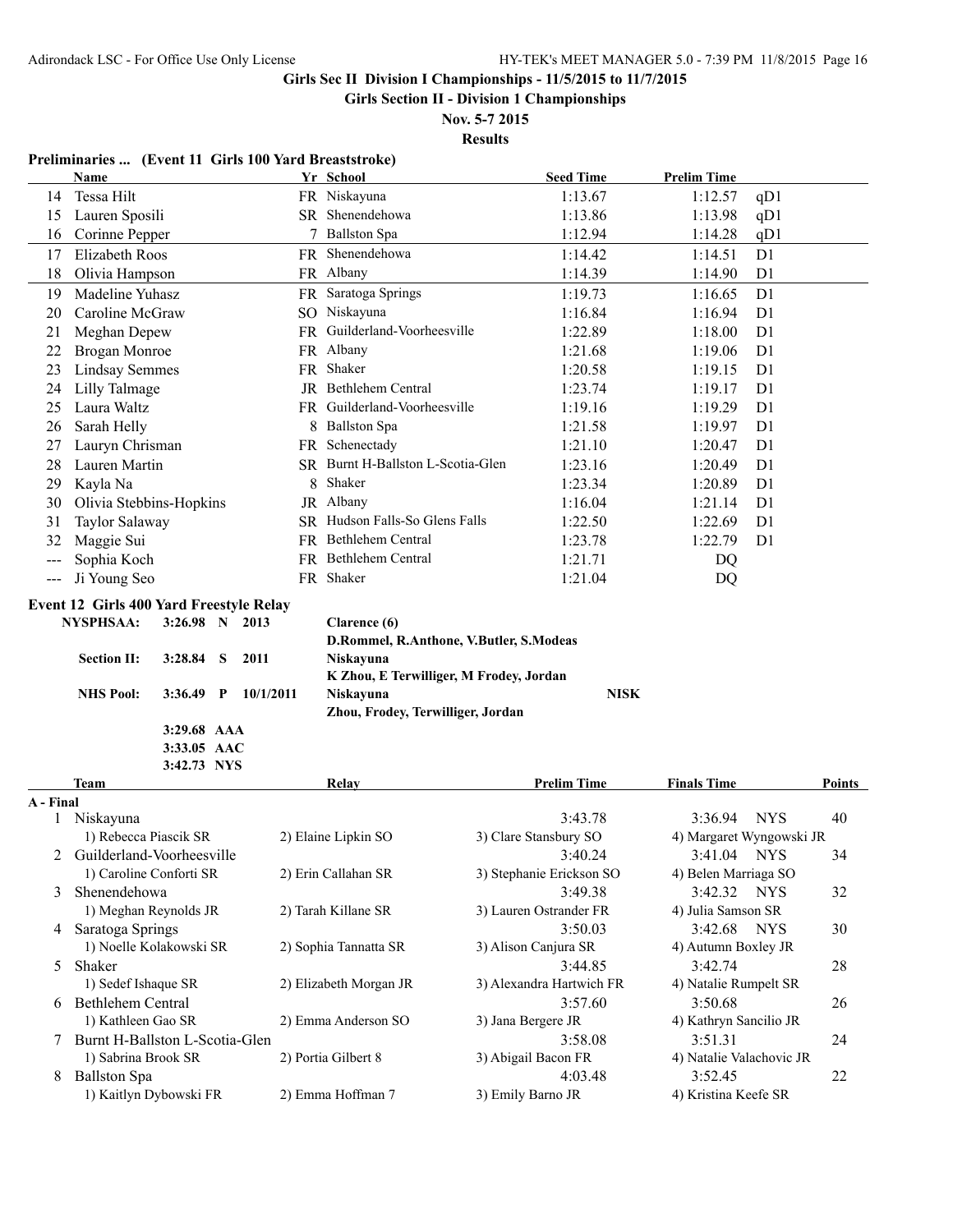**Girls Section II - Division 1 Championships**

**Nov. 5-7 2015 Results**

|                  | <b>Team</b>                             |                |   |           | B - Final  (Event 12 Girls 400 Yard Freestyle Relay)<br>Relay | <b>Prelim Time</b>                      | <b>Finals Time</b>       | Points |
|------------------|-----------------------------------------|----------------|---|-----------|---------------------------------------------------------------|-----------------------------------------|--------------------------|--------|
| <b>B</b> - Final |                                         |                |   |           |                                                               |                                         |                          |        |
|                  | 9 Albany                                |                |   |           |                                                               | 4:10.30                                 | 4:09.44                  | 18     |
|                  | 1) Barbara Delaney SO                   |                |   |           | 2) Maggie Carroll 7                                           | 3) Adina Kligerman 8                    | 4) Olivia Hampson FR     |        |
|                  | 10 Hudson Falls-So Glens Falls          |                |   |           |                                                               | 4:29.90                                 | 4:27.63                  | 14     |
|                  | 1) Taylor Salaway SR                    |                |   |           | 2) Kira Seaman SO                                             | 3) Samantha Markham JR                  | 4) Paige Mager JR        |        |
|                  | Event 12 Girls 400 Yard Freestyle Relay |                |   |           |                                                               |                                         |                          |        |
|                  | <b>NYSPHSAA:</b>                        | 3:26.98 N 2013 |   |           | Clarence (6)                                                  |                                         |                          |        |
|                  |                                         |                |   |           |                                                               | D.Rommel, R.Anthone, V.Butler, S.Modeas |                          |        |
|                  | <b>Section II:</b>                      | 3:28.84        | S | 2011      | Niskayuna                                                     |                                         |                          |        |
|                  |                                         |                |   |           | K Zhou, E Terwilliger, M Frodey, Jordan                       |                                         |                          |        |
|                  | <b>NHS Pool:</b>                        | $3:36.49$ P    |   | 10/1/2011 | Niskayuna                                                     | <b>NISK</b>                             |                          |        |
|                  |                                         |                |   |           | Zhou, Frodey, Terwilliger, Jordan                             |                                         |                          |        |
|                  |                                         | 3:29.68 AAA    |   |           |                                                               |                                         |                          |        |
|                  |                                         | 3:33.05 AAC    |   |           |                                                               |                                         |                          |        |
|                  |                                         | 3:42.73 NYS    |   |           |                                                               |                                         |                          |        |
|                  | Team                                    |                |   |           | Relay                                                         | <b>Seed Time</b>                        | <b>Prelim Time</b>       |        |
|                  | <b>Preliminaries</b>                    |                |   |           |                                                               |                                         |                          |        |
|                  | 1 Guilderland-Voorheesville             |                |   |           |                                                               | 3:40.88                                 | 3:40.24<br>qNYS          |        |
|                  | 1) Stephanie Erickson SO                |                |   |           | 2) Erin Callahan SR                                           | 3) Caroline Conforti SR                 | 4) Belen Marriaga SO     |        |
|                  | 2 Niskayuna                             |                |   |           |                                                               | 3:38.03                                 | 3:43.78<br>$\mathbf{q}$  |        |
|                  | 1) Rebecca Piascik SR                   |                |   |           | 2) Clare Stansbury SO                                         | 3) Isabel Bushway FR                    | 4) Zoey Ferrara 8        |        |
| 3                | Shaker                                  |                |   |           |                                                               | 3:53.22                                 | 3:44.85<br>$\mathsf{q}$  |        |
|                  | 1) Natalie Rumpelt SR                   |                |   |           | 2) Sedef Ishaque SR                                           | 3) Elizabeth Morgan JR                  | 4) Alexandra Hartwich FR |        |
|                  | 4 Shenendehowa                          |                |   |           |                                                               | 3:47.24                                 | 3:49.38<br>$\mathbf{q}$  |        |
|                  | 1) Ava Conklin SO                       |                |   |           | 2) Tarah Killane SR                                           | 3) Lauren Ostrander FR                  | 4) Leah Constable SR     |        |
| 5                | Saratoga Springs                        |                |   |           |                                                               | 3:46.77                                 | 3:50.03<br>$\mathbf q$   |        |
|                  | 1) Alison Canjura SR                    |                |   |           | 2) Sierra Garcia JR                                           | 3) Madalyn Rascoe SO                    | 4) Reiley Adelson SR     |        |
|                  | 6 Bethlehem Central                     |                |   |           |                                                               | 3:54.76                                 | 3:57.60<br>$\mathbf q$   |        |
|                  | 1) Kathleen Gao SR                      |                |   |           | 2) Emma Anderson SO                                           | 3) Jana Bergere JR                      | 4) Kathryn Sancilio JR   |        |
|                  | 7 Burnt H-Ballston L-Scotia-Glen        |                |   |           |                                                               | 3:46.89                                 | 3:58.08<br>$\mathbf q$   |        |
|                  | 1) Sabrina Brook SR                     |                |   |           | 2) Portia Gilbert 8                                           | 3) Abigail Bacon FR                     | 4) Natalie Valachovic JR |        |
| 8                | <b>Ballston Spa</b>                     |                |   |           |                                                               | 3:54.81                                 | 4:03.48<br>$\mathbf{q}$  |        |
|                  | 1) Emma Hoffman 7                       |                |   |           | 2) Samantha Paley SO                                          | 3) Megan Williams SO                    | 4) Emily Barno JR        |        |
| 9                | Albany                                  |                |   |           |                                                               | 4:06.90                                 | 4:10.30<br>$\mathsf{q}$  |        |
|                  | 1) Barbara Delaney SO                   |                |   |           | 2) Maggie Carroll 7                                           | 3) Adina Kligerman 8                    | 4) Olivia Hampson FR     |        |
|                  | 10 Hudson Falls-So Glens Falls          |                |   |           |                                                               | 4:40.86                                 | 4:29.90<br>$\mathbf{q}$  |        |
|                  | 1) Paige Mager JR                       |                |   |           | 2) Samantha Markham JR                                        | 3) Kira Seaman SO                       | 4) Taylor Salaway SR     |        |
|                  | Schenectady                             |                |   |           |                                                               | 4:33.04                                 | <b>DQ</b>                |        |
|                  | 1) Emily Hermann SR                     |                |   |           | 2) Tasha Dixon SO                                             | 3) Emily Fronk JR                       | 4) Zoe Bernardi SO       |        |